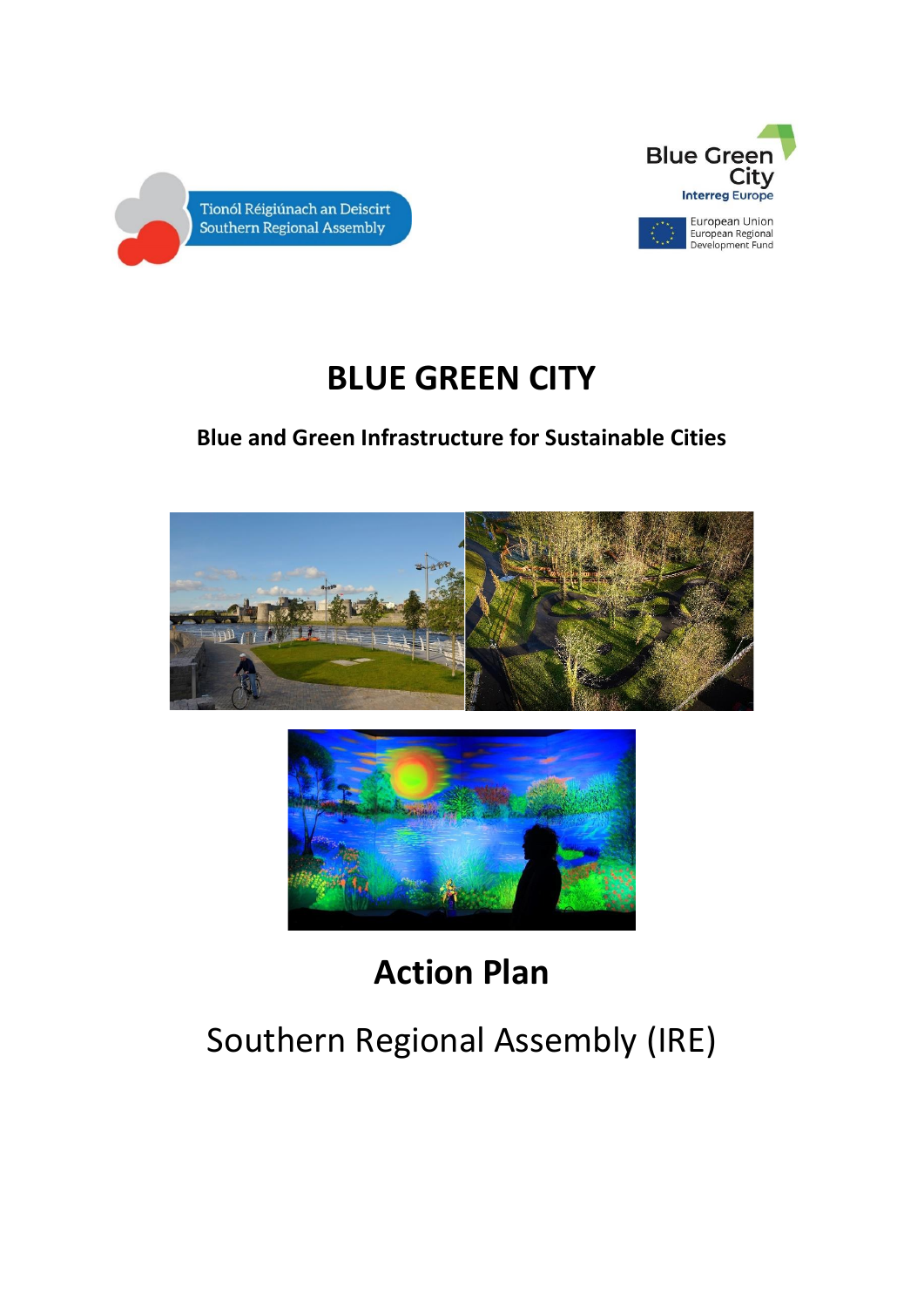#### **Contents**

# **Part 1: Project Information**

- 1.1 Introduction to the Project
- 1.2 Blue Green City Partners
- 1.3 Partner Organisation: Southern Regional Assembly

#### **Part 2: Policy Context of the Regional Action Plan**

- 2.1 Policy Instrument Addressed
- 2.2 Policy Context for Blue Green Infrastructure (BGI) and Nature Based Solutions (NBS)
- 2.3 BGI and NBS relevance to the RSES

#### **Part 3: Stakeholder Engagement**

- 3.1 Regional Stakeholders
- 3.2 Problem Definition
- 3.3 Transfer of Learning for Improving Policy Instrument

#### **Part 4: Policy Improvement-Implementation of the RSES**

- 4.1 Statutory Submissions
- 4.2 Blue Green Infrastructure Strategies
- 4.3 Other Improvements
- 4.4 What does this Action Plan aim to achieve?

#### **Part 5: Project Partner Good Practice Exchange**

- 5.1 Good Practice 1 Animal-Aided Design
- 5.2 Good Practice 2 Växjö Green Infrastructure Strategy

# **Part 6: Regional Actions**

- 6.1 Regional Action 1
- 6.1.1 The Background
- 6.1.2 Main Objective of Action 1
- 6.1.3 Implementation Steps
- 6.1.4 Policy Instrument Improvement and Changes Expected
- 6.1.5 Players Involved
- 6.1.6 Timescale
- 6.1.7 Costs
- 6.2 Regional Action 2
- 6.2.1. The Background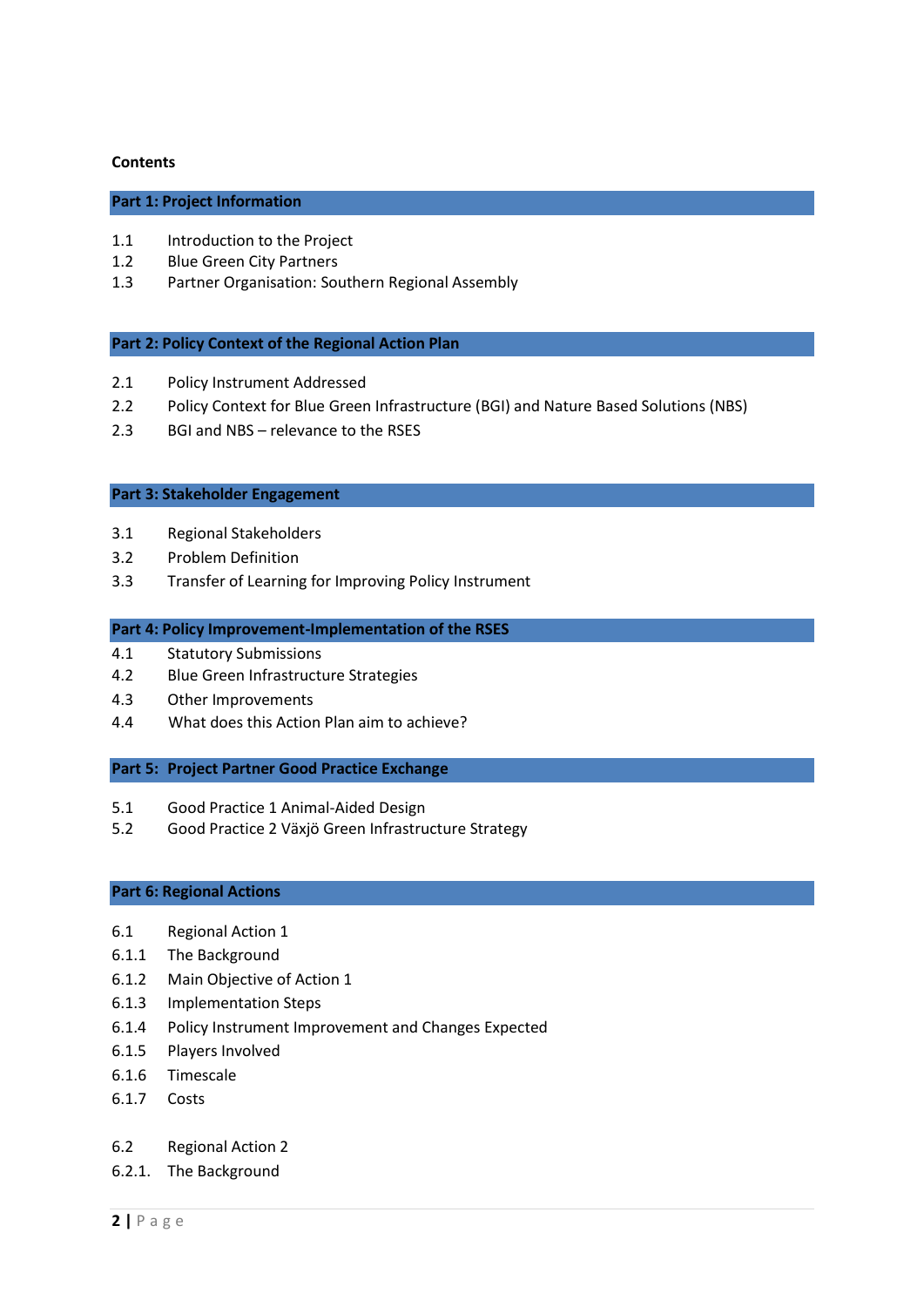- 6.2.2. Main Objective of Action 2
- 6.2.3 Implementation Steps
- 6.2.4. Policy Instrument Improvement and Changes Expected:
- 6.2.5 Players involved
- 6.2.6. Timeframe
- 6.2.7. Costs

# **Appendices**

Appendix A: RSES Policy Objectives Implemented by Blue Green City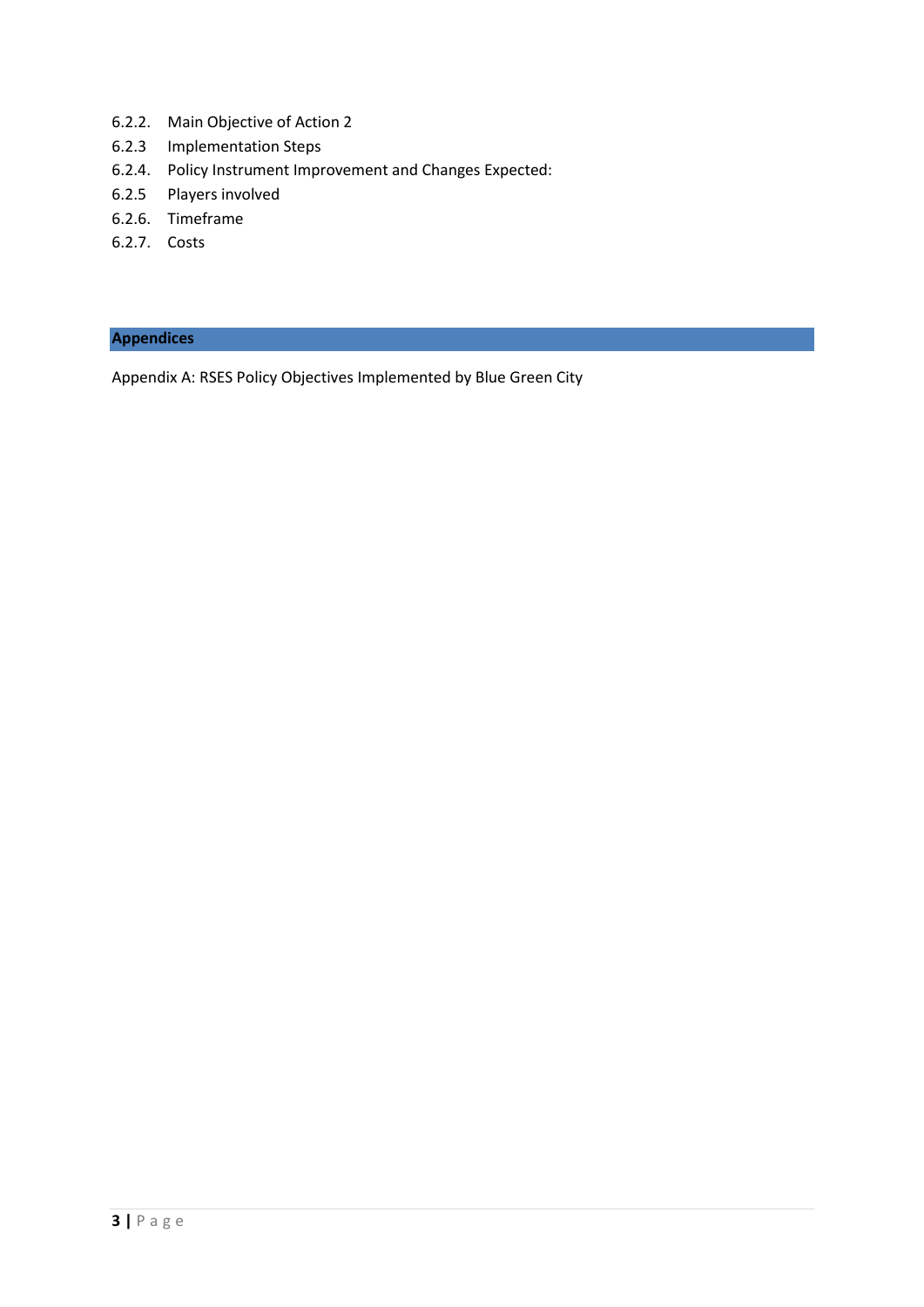# **Part 1: Project Information**

# **1.1 Introduction to the Project**

Blue Green City seeks to improve policies that promote Blue and Green Infrastructure (BGI) as an integral part of local and regional policies across planning, heritage and biodiversity. It seeks to increase individual, organisational, stakeholder and external knowledge of BGI through project events, workshops and training.

This will be done through interregional policy learning process and collaboration in finding common solutions to common challenges posed by climate change adaptation and by sharing experience and exchanging good practices.

The objectives of the Blue Green City project are:

- Development of an Action Plan by each partner
- The improvement of public funds allocation (mainly structural funds but also other funds) directly related to the main outputs (Action Plans)
- The development of good practice recommendations for improving policy instruments that promote the value of BGI as an integral part of a local or regional natural heritage preservation strategy

# **1.2 Blue Green City Partners**

The Blue Green City project partners are:

- Metropolis Nice Cote d'Azur, France (Lead Partner)
- University of Greenwich, UK
- Piedmont Region, Italy
- Southern Regional Assembly, Ireland
- Bucharest-Ilfov Regional Development Agency, Romania
- City of Ingolstadt, Germany
- Rijeka Development Agency, Croatia
- Municipality of Växjö, Sweden

# **1.3 Partner Organisation: Southern Regional Assembly**

**Description:** The Southern Regional Assembly (SRA) is part of the regional tier of governance in Ireland. It is primarily focused on:

- formulation, adoption, and implementation of its Regional Spatial and Economic Strategy (RSES),
- oversight and coordination of Local Economic and Community Plans,
- management of EU co-funded Programmes,
- EU project participation,
- supporting and promoting public sector participation in EU Programmes,
- implementation of national economic policy.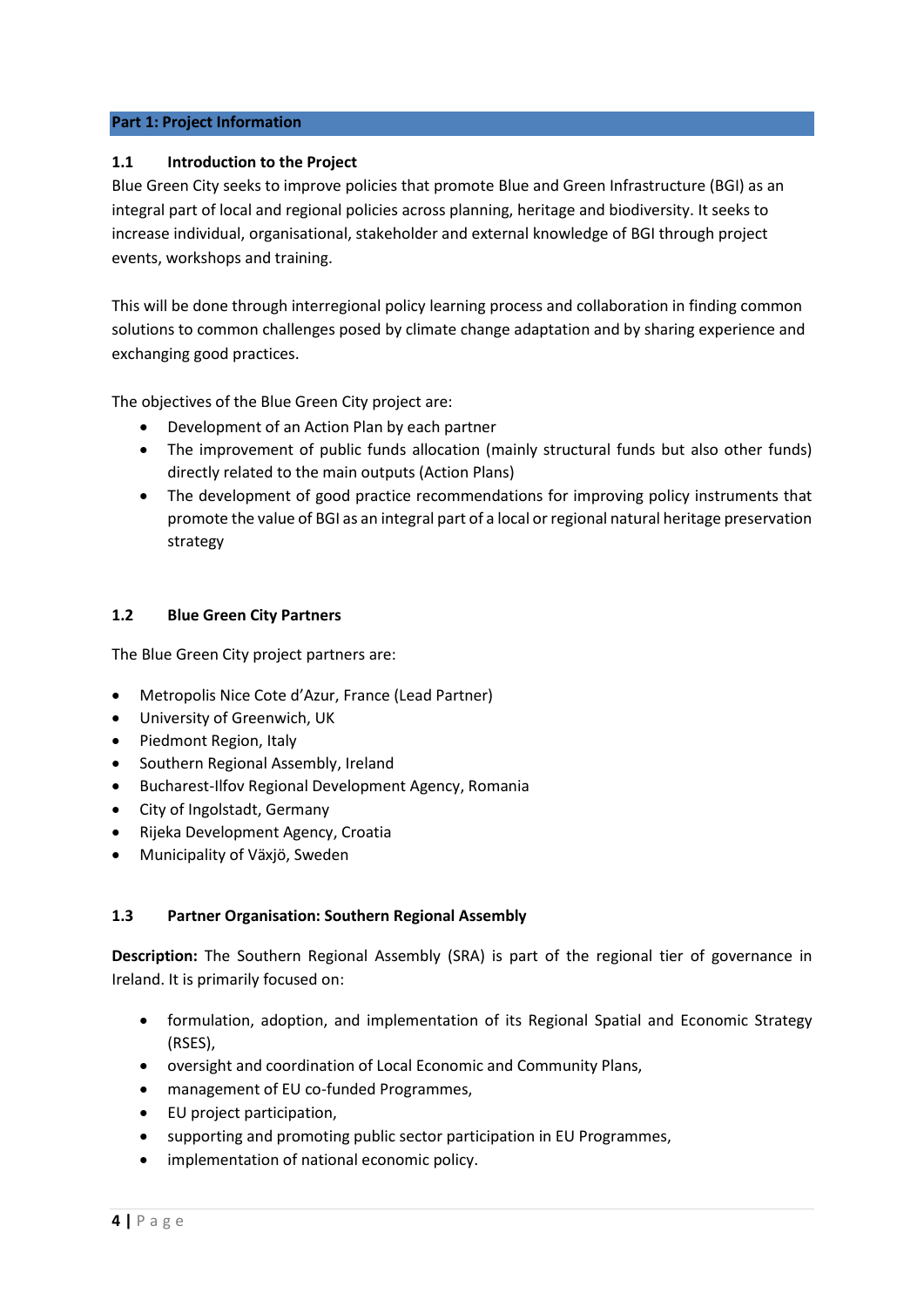**Country:** Ireland **NUTS2 Region:** Southern Region **Contact person:** David Kelly, Director **Email address:** dkelly@southernassembly.ie **Phone number:** +35351860707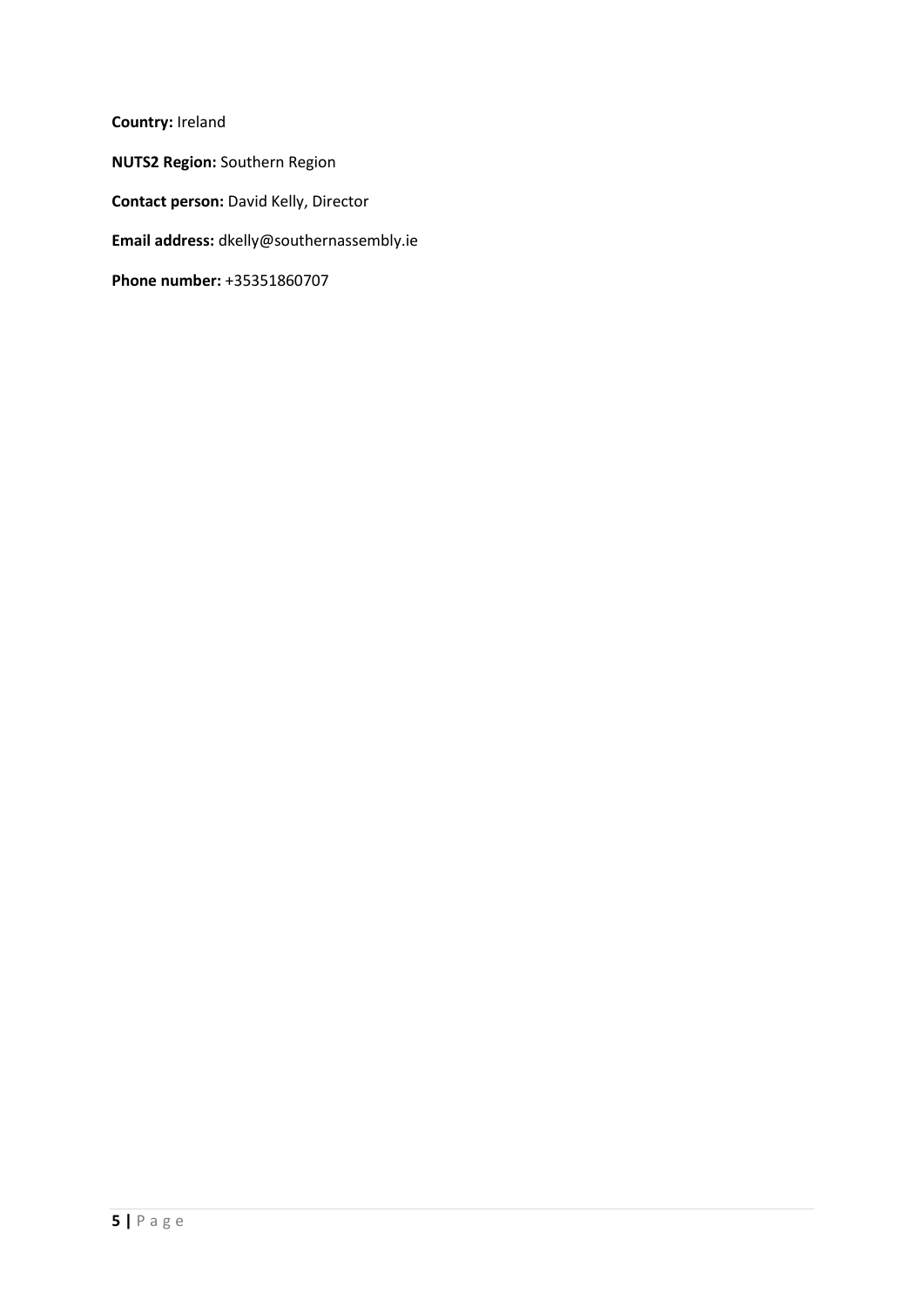# **Part 2: Policy Context of the Regional Action Plan**

# **2.1 Policy Instrument Addressed**

The [Regional Spatial and Economic Strategy \(RSES\)](http://www.southernassembly.ie/regional-planning/regional-spatial-and-economic-strategy) for the Southern Region is the policy instrument addressed by the SRA in the Blue Green City project and our Action Plan.

The RSES provides a statutory long-term, strategic development framework for the spatial, economic and social development of the Region, in line with the vision and objectives for national change in the [National Planning Framework \(NPF\)](https://npf.ie/) and th[e National Development](https://www.gov.ie/en/publication/774e2-national-development-plan-2021-2030/) Plan (NDP).

The RSES was adopted by the Elected Members of the Southern Assembly in January 2020. We are now in the implementation stage. Therefore, the focus was on using the Blue Green City project as an **implementation tool** for the RSES.

The RSES does not have a set source of funding. Its implementation is dependent on **policy alignment** from other policy documents. These include local authority Development Plans, investment plans, and policy documents from Government Departments and State Agencies. Policy alignment is a key implementation mechanism for the RSES and this is reflected in the actions of this plan.

It should be noted that the project application states that the Southern and Eastern Regional Operational Programme 2014-2020 is the policy instrument. However, it became apparent that the Regional Operational Programme 2014-2020 allowed little scope for influence and stakeholder interest was also limited. By instead selecting the RSES, we will achieve greater influence and implementation of BGI across our Region. This will also positively influence local authority Development Plans. In addition, ourstakeholders were much more interested in RSES implementation as this is actively happening.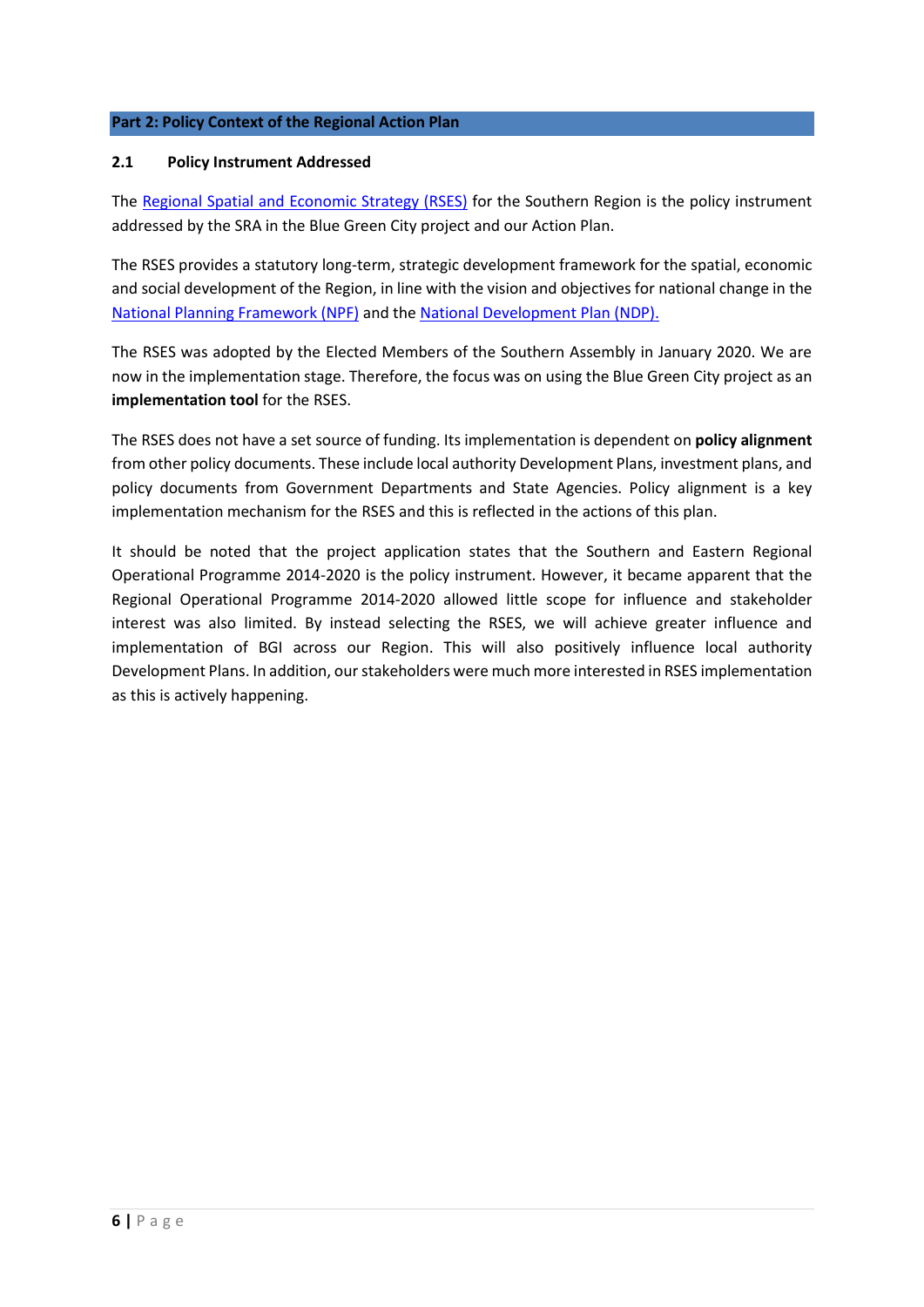# **2.2 Policy Context for Blue Green Infrastructure (BGI) and Nature Based Solutions (NBS)**

The vision of our RSES is for the Southern Region to become one of Europe's most **Creative and Innovative**, **Greenest** and **Liveable** regions.



*Figure 1: RSES Vision and Strategy Statements*

Figure 1 shows the 3 pillars of the vision. It is surrounded by **11 Regional Strategy Statements**. During the Blue Green City project, the SRA and stakeholders identified the Regional Strategy Statements that are positively impacted by Blue Green Infrastructure (BGI) and Nature Based Solutions (NBS). This is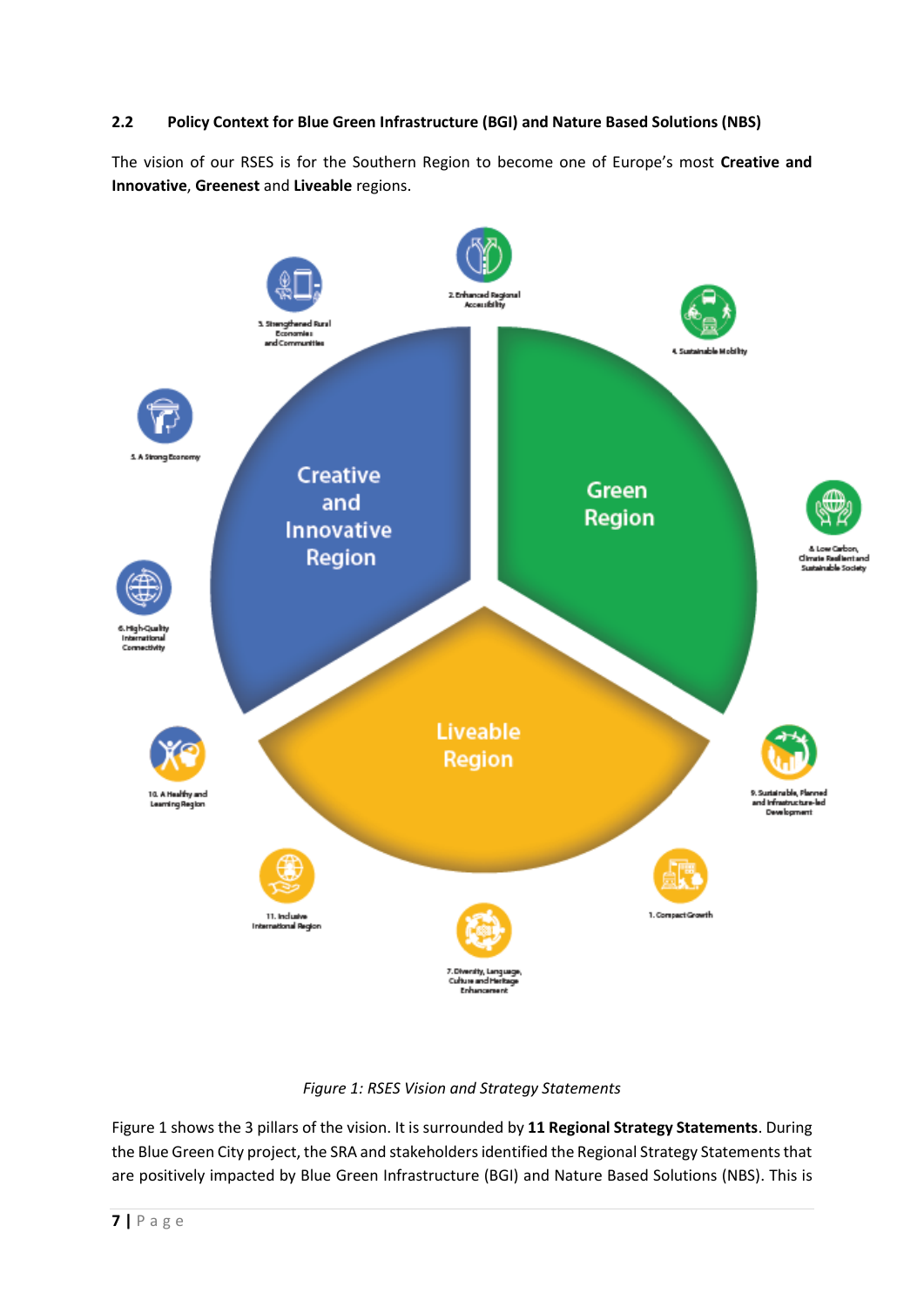captured in Table 1 on the left column. Table 1 shows that the benefits that accrue are directly linked to the *National Strategic Outcomes* of the NPF and UN Sustainable Development Goals. BGI and NBS are thus important elements of policy implementation across a range of policy documents. Appendix 1 lists the specific Regional Policy Objectives (RPOs) and Metropolitan Area Strategic Plan (MASP) Objectives which are positively influenced by implementing BGI and NBS concepts.

| <b>Regional</b><br><b>Regional Strategy</b><br><b>Statements of RSES</b><br>positively influenced<br>by BGI & NBS | <b>National</b><br><b>National Strategic Outcomes</b><br>positively influenced by BGI &<br><b>NBS</b> | <b>International</b><br><b>UN Sustainable Development</b><br>Goals positively influenced by BGI<br>& NBS                                                            |
|-------------------------------------------------------------------------------------------------------------------|-------------------------------------------------------------------------------------------------------|---------------------------------------------------------------------------------------------------------------------------------------------------------------------|
|                                                                                                                   | <b>Compact Growth</b>                                                                                 | <b>8</b> DECENT WORK AND<br>$110$ POVERTY<br><b>9</b> NOUSTRY, INNOVATION<br>Ñ.∲Ŷ⁄H<br><b>10 REDUCED</b><br><b>11 SUSTAINABLE CITES</b><br>13 GLIMATE<br><b>AHA</b> |
| 1. Compact Growth                                                                                                 |                                                                                                       | <b>15 UFE</b>                                                                                                                                                       |
|                                                                                                                   | Strengthened<br>Rural<br><b>Economies and</b><br><b>Communities</b>                                   | 2 ZERO<br>3 6000 HEALTH<br>1 NO <sub>POVERTY</sub><br><u>ss</u><br>$-\sqrt{2}$<br><b>Á:PHT</b>                                                                      |
| 3. Strengthened Rural                                                                                             |                                                                                                       | 4 QUALITY<br><b>5</b> ENDER<br><b>8</b> DECENT WORK AND<br>Θ                                                                                                        |
| <b>Economies</b><br>and Communitie                                                                                |                                                                                                       | <b>9</b> INDUSTRY, INVOVATION<br>10 REDUCED<br>$\left( \equiv \right)$                                                                                              |
|                                                                                                                   |                                                                                                       | 13 CLIMATE<br><b>14 UFE BELOW</b><br><b>15 LIFE</b><br>$\epsilon$                                                                                                   |
|                                                                                                                   | Sustainable<br>Management of<br><b>Water, Waste</b><br>and Other                                      | 3 GOOD HEALTH<br>3 AND WELL-BEING<br><b>6</b> CLEAN WATER<br>$2$ $2$ $\text{RRO}$<br>w<br>–⁄∧/ਵ                                                                     |
| 9. Sustainable, Planned                                                                                           | Environmental<br><b>Resources</b>                                                                     | 7 AFFORDABLE AND<br>10 REDUCED<br><b>9</b> INDUSTRY, INNOVATION<br>终                                                                                                |
| and Infrastructure-led<br><b>Development</b>                                                                      |                                                                                                       | 13 CLIMATE<br><b>11 SUSTAINABLE CITES</b><br><b>12 RESPONSIBLE</b><br>AND PRODUCTION<br>勉                                                                           |
|                                                                                                                   |                                                                                                       | <b>14 UFE BELOW</b><br><b>15 UFE</b>                                                                                                                                |
|                                                                                                                   | A Strong<br>Economy<br>supported by                                                                   | 4 QUALITY<br>$110$ POVERTY<br>$2 \frac{\text{zero}}{\text{HUNGER}}$<br>32<br><b>İrtiri</b>                                                                          |
|                                                                                                                   | Enterprise,<br><b>Innovation</b> and<br><b>Skills</b>                                                 | 5 ENDER<br><b>8</b> DECENT WORK AND<br><b>9</b> MOUSTRY, IMMOVATION<br>♣<br>Θ                                                                                       |
| 5. A Strong Economy                                                                                               |                                                                                                       | 11 SUSTAINABLE CITIES<br>13 GLIMATE<br><b>15 LIFE</b><br><b>Alla</b><br>3                                                                                           |

*Table 1: BGI and NBS – links to regional, national and international policy implementation*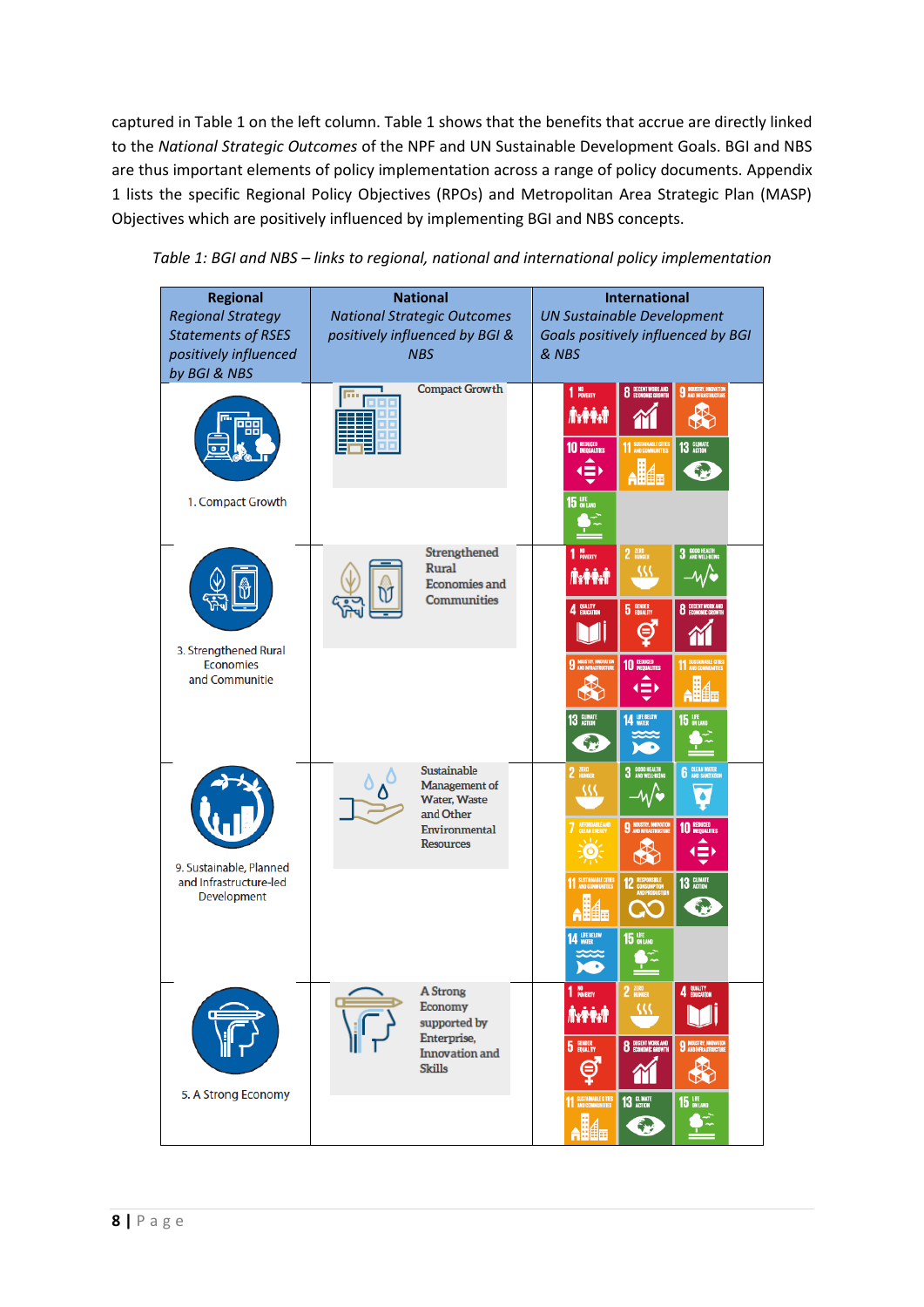| 7. Diversity, Language,<br><b>Culture and Heritage</b><br>Enhancement        | <b>Enhanced</b><br><b>Culture, Amenity</b><br>and Heritage                               | 3 GOOD HEALTH<br><b>14 UFE BELOW</b>                                                               | 10 REDUCED<br>$\Rightarrow$<br><b>15 UFE</b>                                                          | <b>11 SUSTAINABLE CITIES</b>                                  |
|------------------------------------------------------------------------------|------------------------------------------------------------------------------------------|----------------------------------------------------------------------------------------------------|-------------------------------------------------------------------------------------------------------|---------------------------------------------------------------|
| 8. Low Carbon,<br><b>Climate Resilient and</b><br><b>Sustainable Society</b> | <b>Transition</b> to a<br>Low Carbon and<br><b>Climate Resilient</b><br>Society          | 2 ZERO<br>، (۱<br>AFFORDABLE AND<br>CLEAN ENERGY<br><b>11 SUSTAINABLE CITIES</b><br><b>15 LIFE</b> | 3 GOOD HEALTH<br>3 AND WELL-BEING<br>$-\mathcal{N}$<br><b>9 MOUSTRY, MNOVATION</b><br>13 GLIMATE<br>÷ | <b>6</b> CLEAN WATER<br>10 REDUCED<br><b>14 UFE BELOW</b>     |
| 10. A Healthy and<br><b>Learning Region</b>                                  | <b>Access to Quality</b><br>Childcare,<br><b>Education</b> and<br><b>Health Services</b> | NO<br>Poverty<br>1<br><b>AxPAR</b><br>QUALITY<br>EDUCATION<br>4<br><b>9</b> INDUSTRY, INNOVATION   | 2 ZERO<br><b>5</b> EQUALITY<br>₽<br><b>10 REDUCED</b>                                                 | 3 600D HEALTH<br>3 AND WELL-BEING<br><b>8</b> DECENT WORK AND |

# **2.3 BGI and NBS – relevance to the RSES**

By 2040, the population of the Region is projected to rise to almost two million, requiring new homes and jobs. The RSES sets a combined target growth of over 8,000 people per annum to 2040 for our three Cities. This level of growth has never been achieved in the State's history. We therefore need to respond by delivering a new way forward.

It is within this context that BGI and NBS become extremely important in achieving regional policy. High-quality green and blue spaces are important not just for nature but also for human health and well-being, particularly in the context of an increasingly urban society and increasing settlement densities.

BGI and NBS are also important in addressing the urgency of Climate Change and planning our settlements sustainability to reduce carbon emissions, mitigate negative impacts on our environment, and improve the health of our natural environment and people.

The EPA State of Environment Report 2020 that state that the current assessment in relation to nature is very poor. Deteriorating trends dominate. 85% of EU protected habitats have an unfavourable status. Habitat changes point towards a deteriorating trend in overall biodiversity. Within this context, BGI and NBS are a necessary intervention to ensure the RSES can be in a reasonable position to achieve its vision to be one of the Greenest Regions in Europe.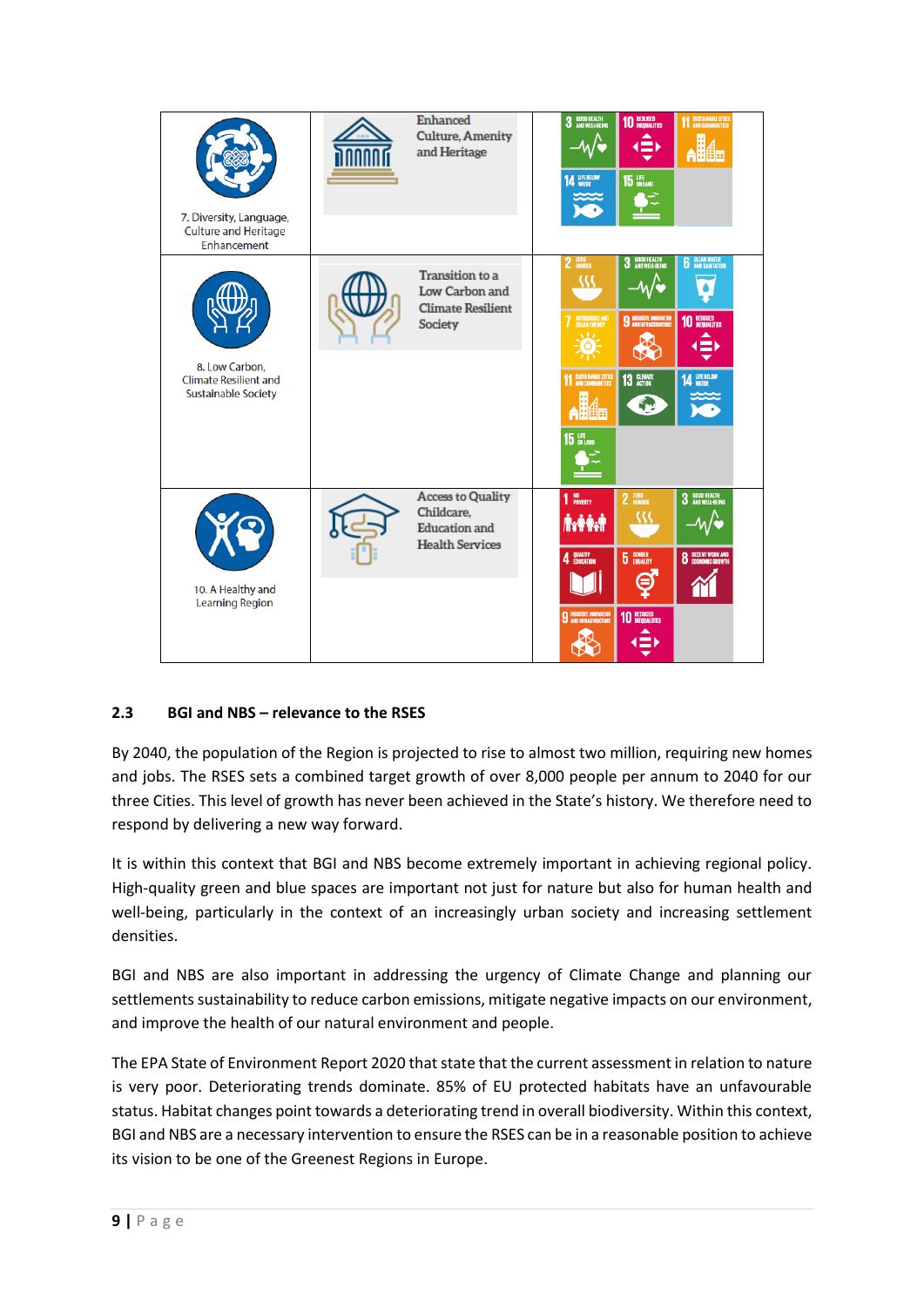# **Part 3: Stakeholder Engagement**

#### **3.1 Regional Stakeholders**

The Blue Green City project provided a unique opportunity for the SRA to investigate and understand the shared challenges in the implementation of BGI and NBS through the implementation of the RSES for the Southern Region.

The SRA always aspires to work with all 10 local authorities in its Region. However, due to time and resource constraints, this was not possible during this project. The SRA therefore engaged with three local authorities as an appropriate sample. These local authorities contain the three cities in their functional areas. This assisted in promoting cooperation and collaboration between the three cities to progress BGI and NBS. In addition, relevant State Agencies were included in the stakeholder group.

During the Blue Green City project, the SRA has primarily worked with the following stakeholders:

| <b>Name of Stakeholder</b>             | <b>Cork City Council</b>                                                                                                                                                                                                                                   |
|----------------------------------------|------------------------------------------------------------------------------------------------------------------------------------------------------------------------------------------------------------------------------------------------------------|
| <b>Type of Stakeholder</b>             | <b>Local Government</b>                                                                                                                                                                                                                                    |
| <b>Description</b>                     | Local authorities provide a range of services within their<br>boundaries. In relation to the Blue Green City project the<br>most relevant services are planning (forward planning and<br>development management), parks maintenance and water<br>services. |
| Responsibilities/role<br>within<br>the | As a constituent local authority within the Southern                                                                                                                                                                                                       |
| development and implementation of      | Region, the Council has an important and statutory role in                                                                                                                                                                                                 |
| the policy improvement                 | implement Blue Green Infrastructure policies at the local<br>level.                                                                                                                                                                                        |

| <b>Name of Stakeholder</b>                                                                   | <b>Limerick City and County Council</b>                                                                                                                                                                                                                             |
|----------------------------------------------------------------------------------------------|---------------------------------------------------------------------------------------------------------------------------------------------------------------------------------------------------------------------------------------------------------------------|
| <b>Type of Stakeholder</b>                                                                   | <b>Local Government</b>                                                                                                                                                                                                                                             |
| <b>Description</b>                                                                           | Local authorities provide a range of services<br>within their boundaries. In relation to the Blue<br>Green City project the most relevant services<br>planning (forward planning<br>and<br>are<br>development management), parks maintenance<br>and water services. |
| Responsibilities/role within the development<br>and implementation of the policy improvement | As a constituent local authority within the<br>Southern Region, the Council has an important<br>and statutory role in implement Blue Green                                                                                                                          |
|                                                                                              | Infrastructure policies at the local level.                                                                                                                                                                                                                         |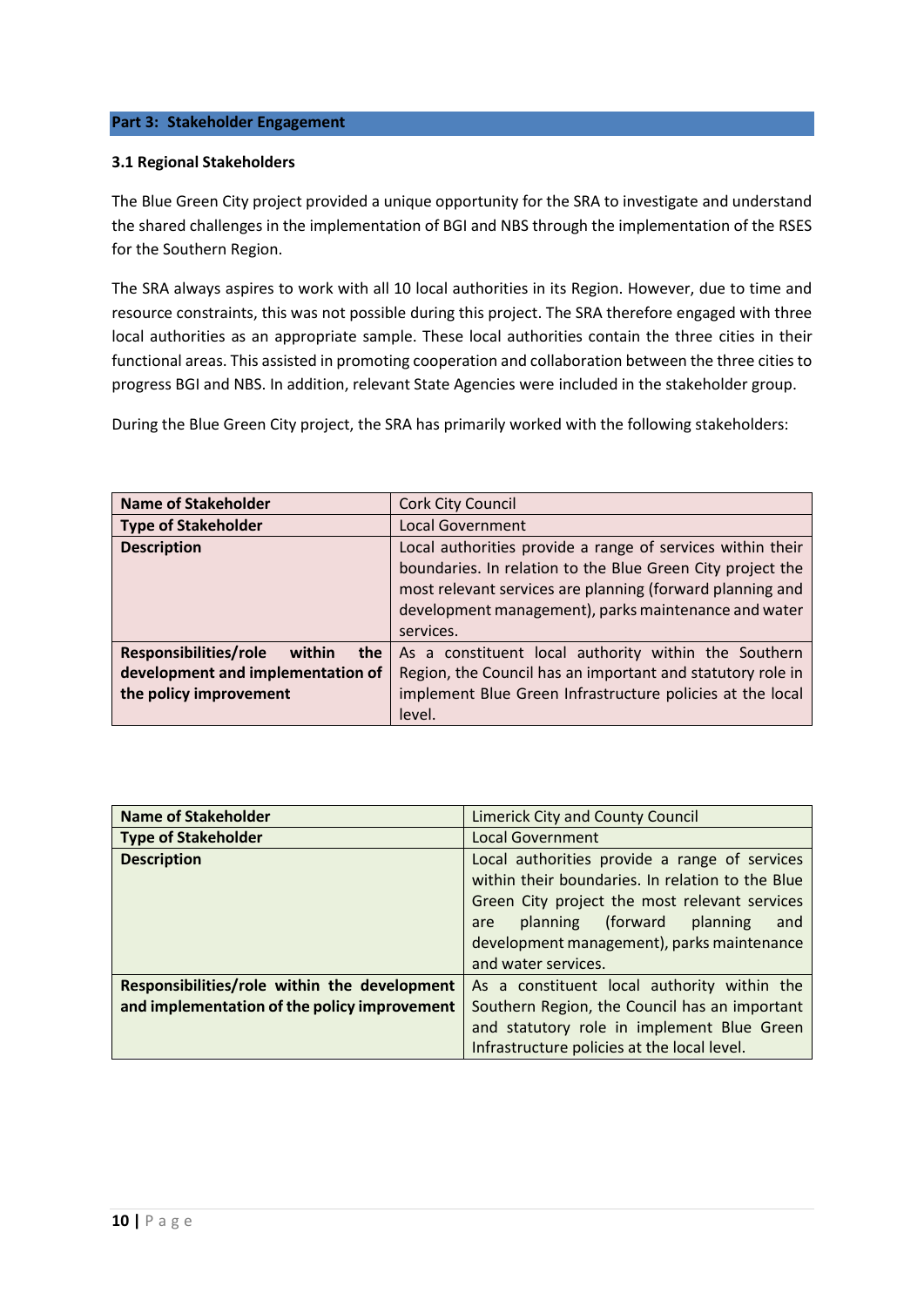| <b>Name of Stakeholder</b>                   | <b>Waterford City and County Council</b>                                                                                                                                                                                                                               |
|----------------------------------------------|------------------------------------------------------------------------------------------------------------------------------------------------------------------------------------------------------------------------------------------------------------------------|
| <b>Type of Stakeholder</b>                   | <b>Local Government</b>                                                                                                                                                                                                                                                |
| <b>Description</b>                           | Local authorities provide a range of services<br>within their boundaries. In relation to the Blue<br>Green City project the most relevant services<br>planning (forward<br>planning<br>and<br>are<br>development management), parks maintenance<br>and water services. |
| Responsibilities/role within the development | As a constituent local authority within the                                                                                                                                                                                                                            |
| and implementation of the policy improvement | Southern Region, the Council has an important<br>and statutory role in implement Blue Green<br>Infrastructure policies at the local level.                                                                                                                             |

| <b>Name of Stakeholder</b>                   | <b>Irish Water</b>                                     |
|----------------------------------------------|--------------------------------------------------------|
| <b>Type of Stakeholder</b>                   | <b>Public Agency</b>                                   |
| <b>Description</b>                           | As Ireland's national water utility, Irish Water       |
|                                              | are responsible for providing water and                |
|                                              | wastewater services throughout Ireland.                |
| Responsibilities/role within the development | The correct management of surface water and            |
| and implementation of the policy improvement | wastewater is<br>pivotal to<br>sustainable             |
|                                              | development which is fundamental to the                |
|                                              | implementation of the RSES. Irish Water are            |
|                                              | contributor<br>therefore a<br>key<br><b>RSES</b><br>to |
|                                              | implementation.                                        |

| <b>Name of Stakeholder</b>                   | Local Authorities Water Programme (LAWPRO)                                                                                                                                      |
|----------------------------------------------|---------------------------------------------------------------------------------------------------------------------------------------------------------------------------------|
| <b>Type of Stakeholder</b>                   | <b>Public Agency</b>                                                                                                                                                            |
| <b>Description</b>                           | LAWPRO is a national shared service working on<br>behalf of all 31 local authorities in Ireland. They<br>coordinate efforts to achieve good or high water                       |
|                                              | quality in rivers, lakes, transitional and coastal<br>waters, and groundwater, as required by the                                                                               |
|                                              | European Union Water Framework Directive.                                                                                                                                       |
| Responsibilities/role within the development | Healthy rivers and catchments support a healthy                                                                                                                                 |
| and implementation of the policy improvement | environment, a robust economy, health, and<br>well-being. LAWPRO provide an excellent<br>overview and insight into how the water<br>environment can be improved by the concepts |
|                                              | of the Blue Green City project.                                                                                                                                                 |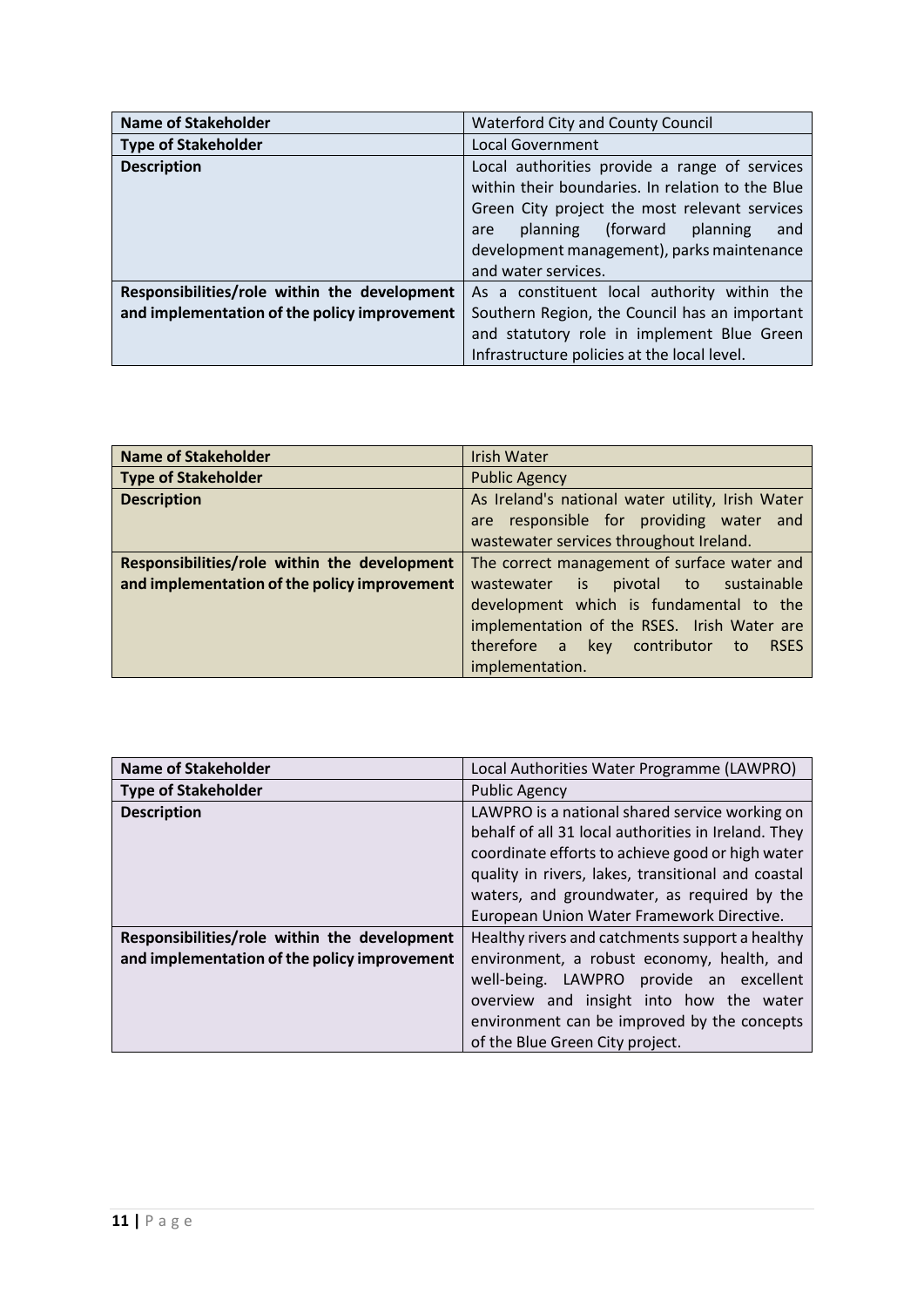| <b>Name of Stakeholder</b>                   | Office of Public Works (OPW)                    |  |
|----------------------------------------------|-------------------------------------------------|--|
| <b>Type of Stakeholder</b>                   | Public agency.                                  |  |
| <b>Description</b>                           | The OPW is the lead organisation for flood risk |  |
|                                              | management in Ireland.                          |  |
| Responsibilities/role within the development | Managing flood risk and linking this to         |  |
| and implementation of the policy improvement | sustainable drainage systems, water quality and |  |
|                                              | biodiversity improvement are all interlinked.   |  |
|                                              | The OPW provides an expert view on how flood    |  |
|                                              | risk may be mitigated. These elements are       |  |
|                                              | important to RSES implementation.               |  |

| <b>Name of Stakeholder</b>                   | <b>National Biodiversity Data Centre</b>           |
|----------------------------------------------|----------------------------------------------------|
| <b>Type of Stakeholder</b>                   | Public agency                                      |
| <b>Description</b>                           | The National Biodiversity Data Centre is a         |
|                                              | national centre for the collection, collation,     |
|                                              | management, analysis and dissemination of          |
|                                              | data on Ireland's biological diversity.            |
| Responsibilities/role within the development | The National Biodiversity Data Centre provides a   |
| and implementation of the policy improvement | holistic view of biodiversity. This key in         |
|                                              | identifying opportunities for biodiversity gain in |
|                                              | other areas e.g., flood risk, sustainable drainage |
|                                              | systems (SuDS). Improving biodiversity is a key    |
|                                              | aim of the RSES.                                   |

| <b>Name of Stakeholder</b>                                                                   | <b>Climate Regional Action Offices (CAROs)</b>                                                                                                                                                                                                                                                             |
|----------------------------------------------------------------------------------------------|------------------------------------------------------------------------------------------------------------------------------------------------------------------------------------------------------------------------------------------------------------------------------------------------------------|
| <b>Type of Stakeholder</b>                                                                   | Public agency                                                                                                                                                                                                                                                                                              |
| <b>Description</b>                                                                           | The CAROs provide guidance, advice and<br>support to Local Authorities to leverage the<br>capability, reach and resources of the sector to<br>effectively address climate change<br>across<br>Ireland.                                                                                                     |
| Responsibilities/role within the development<br>and implementation of the policy improvement | According to the RSES, climate change is the<br>most serious threat to human life and the<br>environment. Therefore, its policies are built<br>around creating a more climate resilient region.<br>The CAROs are identified in the RSES as key<br>enablers of climate action at local government<br>level. |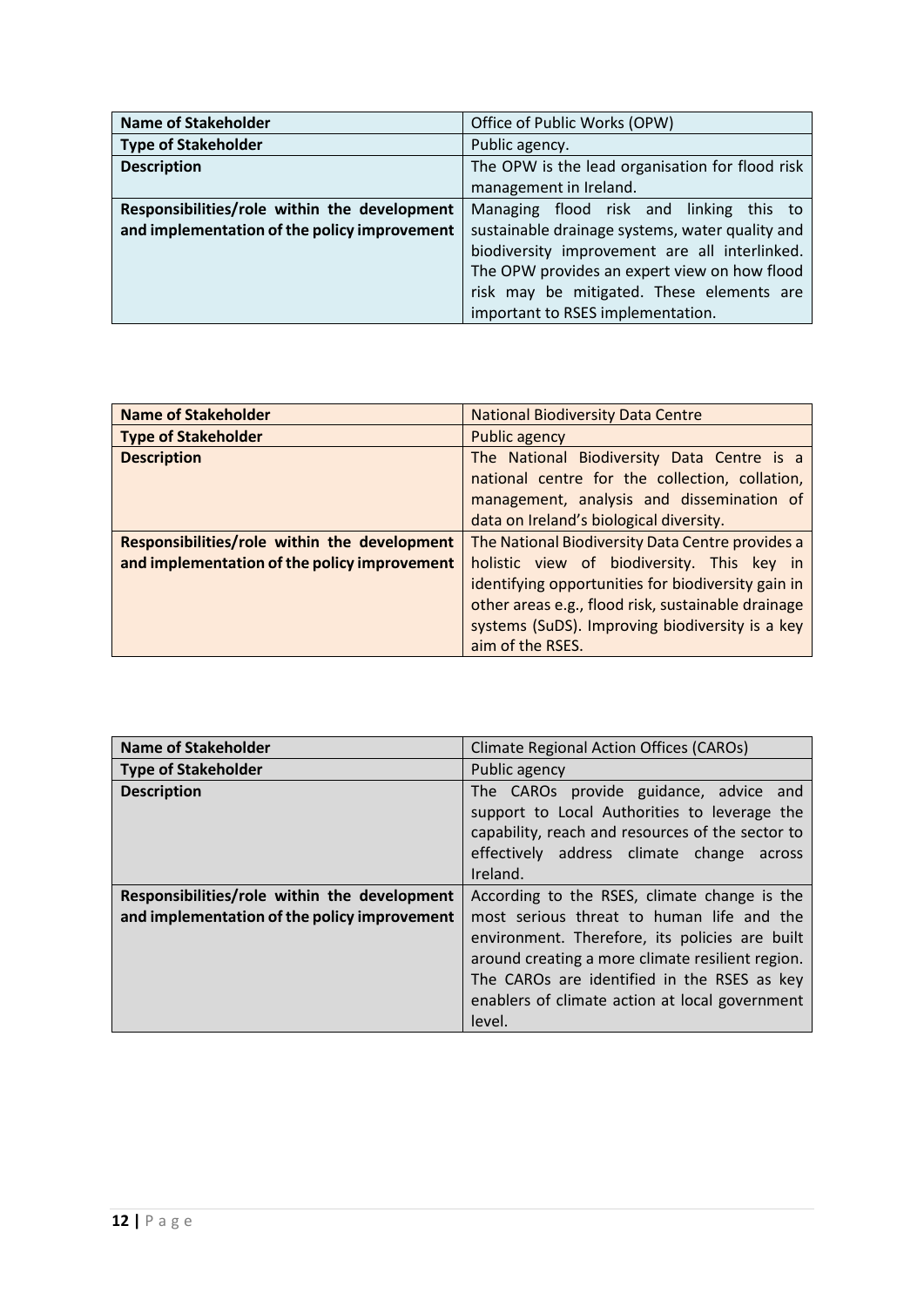# **3.2 Problem Definition**

Southern Region stakeholder engagement in the Blue Green City project has found that there is a general lack of awareness and knowledge of BGI and NBS. Undoubtedly people and organisations are motivated and aspire to become greener and more climate change resilient. However, the pathway to reach this aspiration is not always clear. BGI and NBS concepts often struggle to reach practitioners. Communication issues often rooted in disciplinary silos hinder the effective integration of these concepts into both decision-making and implementation.

Stakeholder engagement found that the basic concepts of BGI and NBS are understood but are not applied at project level on a consistent basis. This implies that there are gaps in the policy approach (framework) and guidance (methodology). For example, in the Southern Region there is a lack of comprehensive BGI strategies for settlements. This in turn means that public authorities are reliant on sometimes vague objectives in Development Plans.

There is also a lack of guidance and limited transfer of knowledge from good practices on how to incorporate NBS into projects. Attenuation and hard engineering solutions (such as water attenuation tanks) still prevail. Thus, greater in-house knowledge, learning from good practices and a broadened understanding of BGI and NBS is needed.

# **3.3 Transfer of Learning for Improving Policy Instrument**

It is evident that some partners, like Växjö Kommun, are very advanced in their use of Ecosystem Services (ES) to inform their planning process. However, it is notable that a strong foundation was already established through strong policy approaches that have evolved over numerous years. This commitment has enabled more complex methods like ES to be implemented in their region.

Embracing an ES system should be a long-term aim for the Southern Region but what is necessary in the short to medium term is ensuring that practical incorporation and implementation of BGI and NBS at policy and project levels are addressed. In short, the Southern Region is at the nascent level in terms of policy development and project implementation.

For this reason, the journey Växjö has taken to arrive at their current level is a source of inspiration to the Southern Region. In 2013, Växjö established a structure and framework to develop Blue Green Infrastructure through a strategy and since then they have been formulating the nature-based methods to implement and complement this strategy. This approach was of particular interest to Cork City Council during the peer review of their Blue Green Infrastructure Strategy.

Prior to the Blue Green City project, no Blue Green Infrastructure Strategy had been prepared for any of the Region's three cities. However, two are currently underway in Cork and Limerick. This will assist in providing the vision for BGI but it needs to be supplemented by guidance on how to implement it.

The Animal-Aided Design (A-AD) concept from Ingolstadt is a species-centred approach which has huge potential to improve biodiversity through more targeting and informed design of developments. It is also an approach that developers will find useful in avoiding unnecessary delays. Supporting the use of this methodology in our Region amongst our partner stakeholders will strengthen the protection and enhancement of biodiversity, assisting with the implementation of RPO 126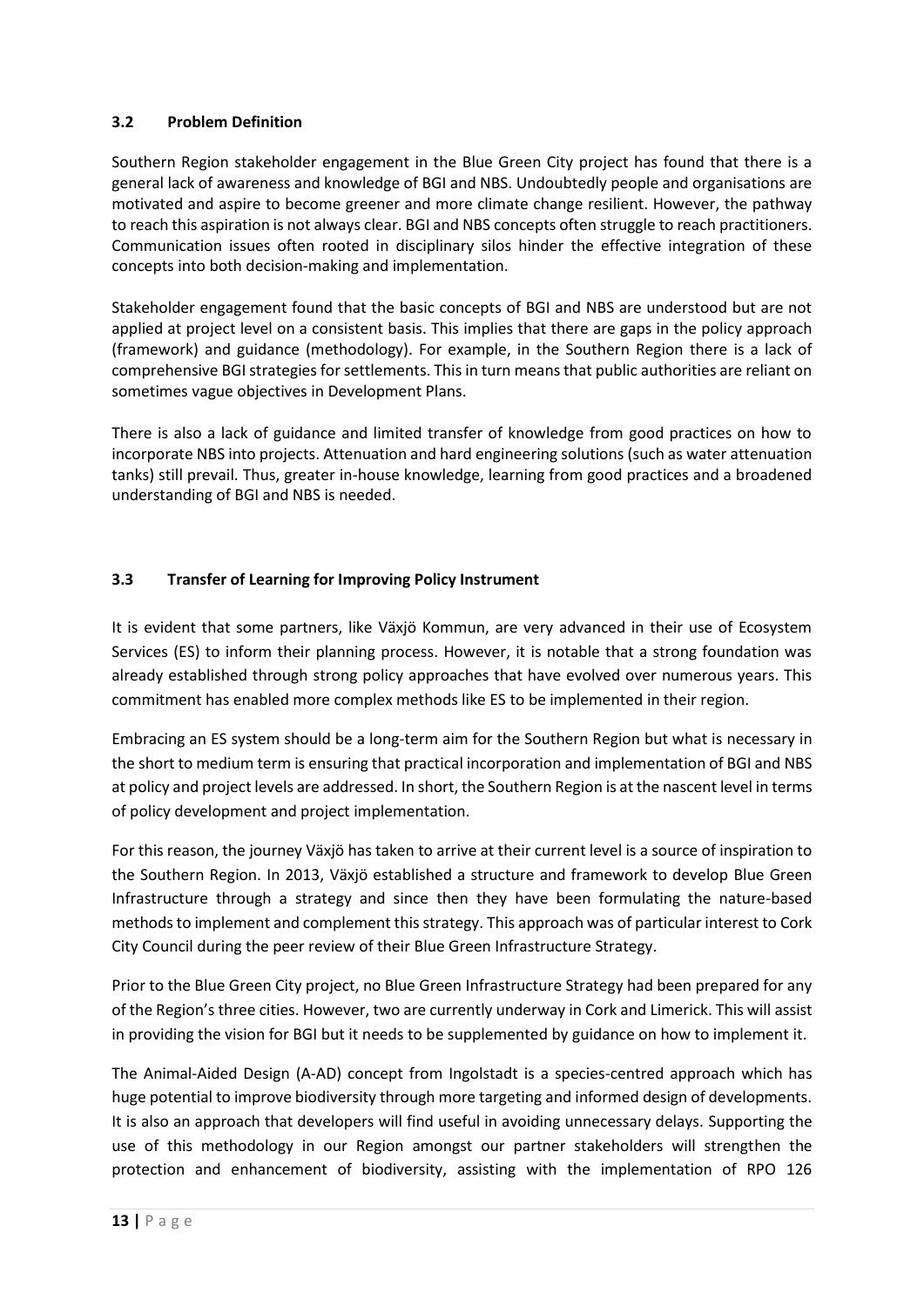Biodiversity, which requires local authorities acting with stakeholders to implement measures to identify, conserve and enhance biodiversity in the Region. This good practice from Ingolstadt shows the value of integrating the advice and inputs of ecologists from within the local authority, shared service between local authorities or as a procured service to input at an early stage in the planning, design, and tendering for projects, especially for local authority projects.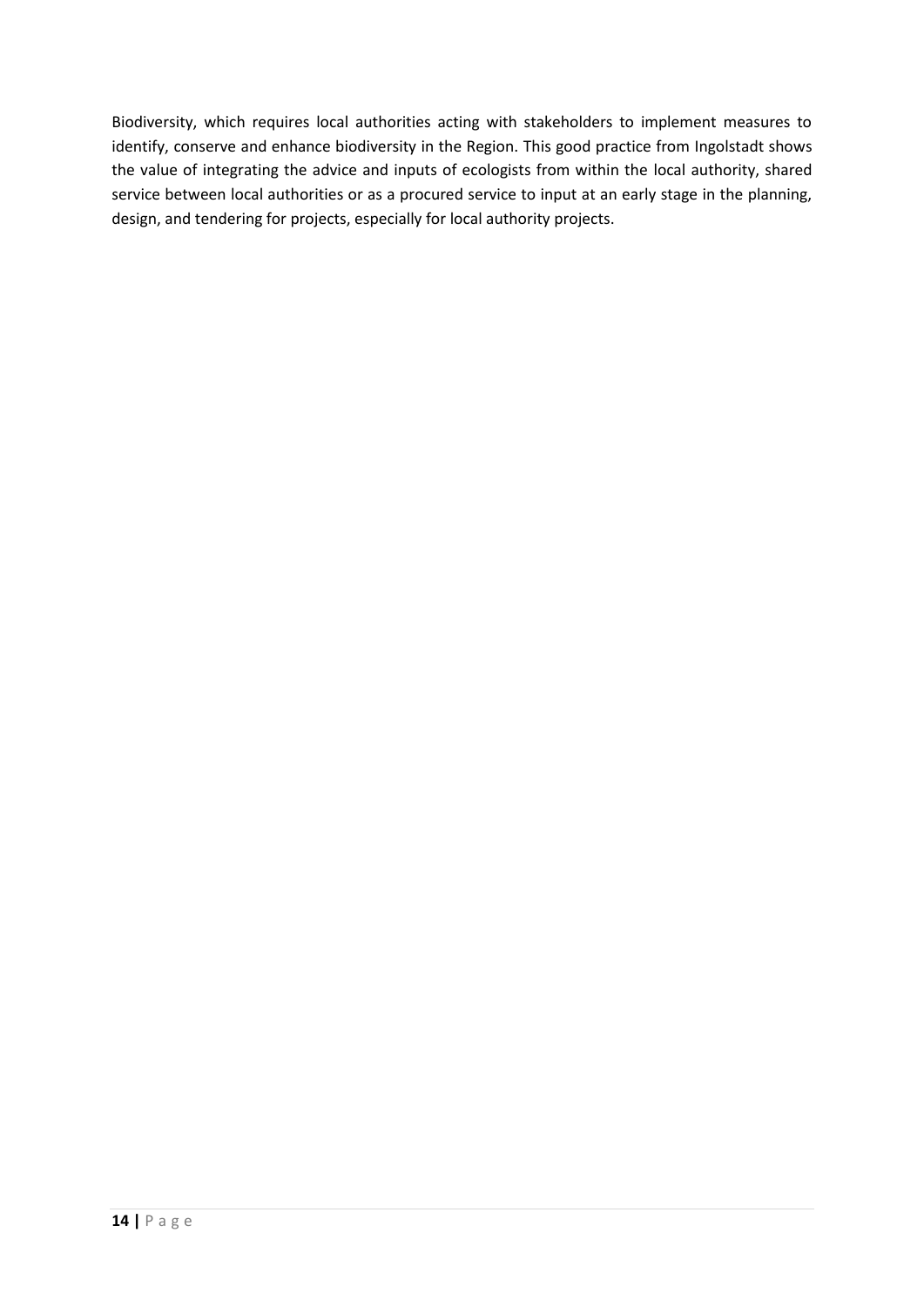# **Part 4: Policy Improvement – Implementation of the RSES**

# **4.1 Statutory Submissions**

The SRA has a statutory function to ensure alignment of local authority Development Plans with the RSES. The SRA therefore prepares statutory submissions on Development Plan reviews and variations. This is an important RSES implementation tool.

The SRA has used its statutory role as a prescribed body to promote local authority Development Plan alignment with BGI and NBS regional policy. Each submission has specifically cited the Blue Green City project and the importance of a strong local policy approach to BGI and NBS.

These statutory submissions were informed by the stakeholder engagement in the Blue Green City project as well as the emerging good practices. As the Blue Green City project evolved, so too did the BGI and NBS content and recommendations in SRA submissions. This has raised the ambition significantly for local policy and our local authorities have responded positively.

# **4.2 Blue Green Infrastructure Strategies**

Two Blue Green Infrastructure Strategies are being prepared for the cities of Cork and Limerick. These are the two largest settlements in our Region. Such strategies have never been prepared before and this represents a new policy and implementation direction for these local authorities. These strategies will provide a clearer and more detailed framework for BGI and NBS. This was inspired by the approach from Växjö in Sweden. The Växjö partners have been in direct contact with Cork to assist in shaping their strategy by sharing their experience.

The work pioneered by Limerick and Cork has created a template for all our settlements to follow. This is not a template in a formal sense. It is simply local authorities consulting with each other on tender preparation and the specifics of what a BGI strategy should deliver and contain. The Blue Green City project was the catalyst for this cooperation.

Developing Blue Green Infrastructure Strategies in two of our three cities will improve placemaking and will greatly assist in retaining and attracting people to these cities. This will have a positive impact on the overall achievement of the RSES and will have a wider social and economic impact on the entirety of the Southern Region.

The good practice of A-AD from Ingolstadt has also benefitted the development of these strategies and projects that will be developed from them, showing the value of early ecologist input to add value to the design of projects. Both Cork City Council and Limerick City and County Council have exchanged advice and experience on inserting ecologist requirements in project tenders for landscaping adjacent to new walking and cycling pathways. This practice follows the principles of A-AD closely.

# **4.3 Other Improvements**

Stakeholder engagement brought other issues to the fore including the lack of consistency in relation to sustainable drainage systems (SuDS) and specifically the lack of nature-based SuDS. One of the stakeholders - Local Authorities Water and Community Office (LAWPRO) - is has develop a best practice guidance document: *"Nature[-based Solutions to the Management of Rainwater and Surface](https://bit.ly/3GQLnrz)  [Water Runoff in Urban Areas".](https://bit.ly/3GQLnrz)* Stakeholder discussions in the Blue Green City project was one of the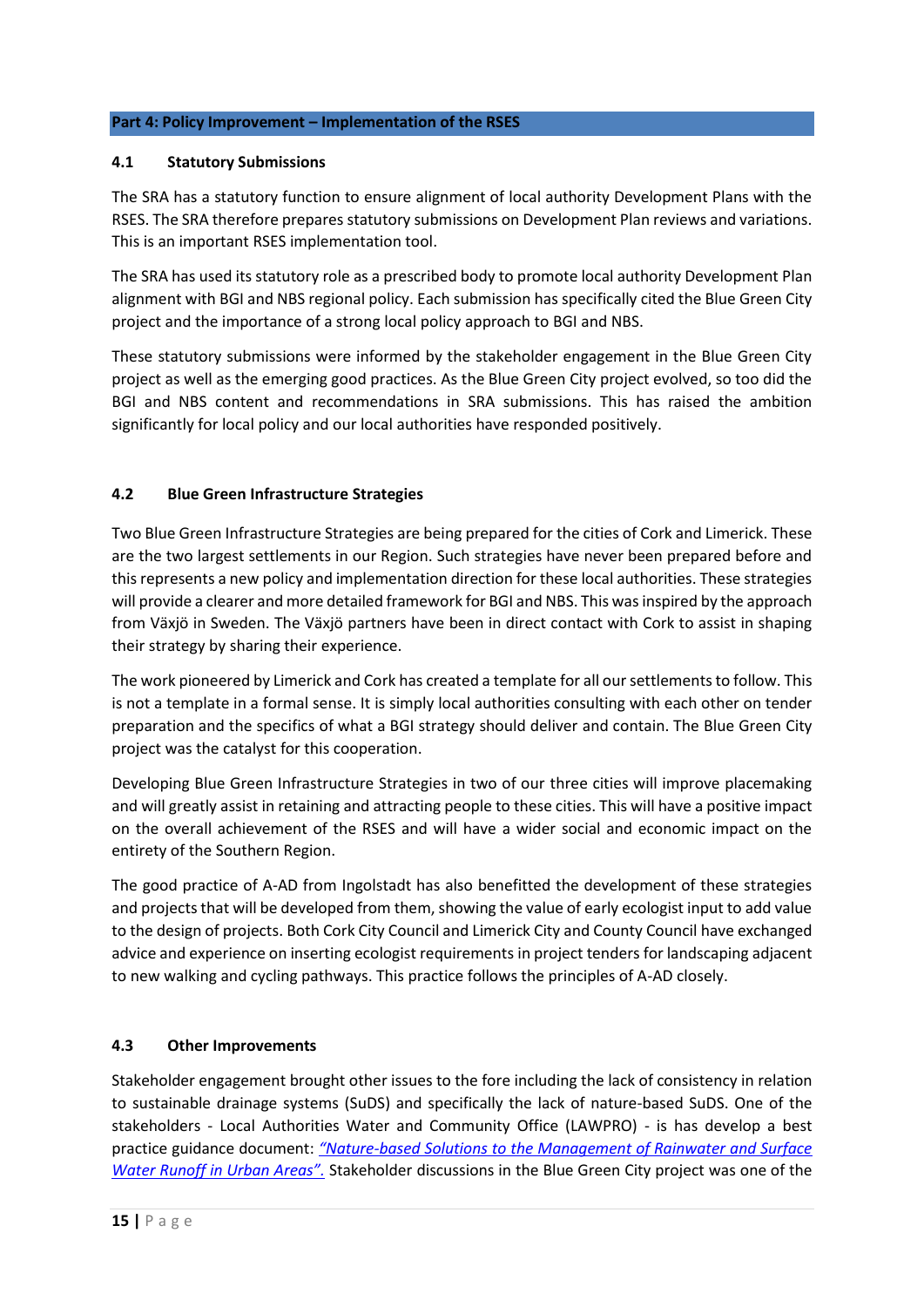main catalysts to undertake and complete this work. The document aims to assist all of those involved in activities relevant to the management of rainwater and surface water runoff in urban areas.

The development of the Framework for BGI and NBS in Phase 1 of the project was informed by the Nature-based Solutions to surface water management document and complements it.

There have been webinars, online workshops and training sessions that have emerged from the stakeholder group. The Climate Action Regional Offices (CARO) have led the way in training and workshops and the SRA were able to bring its BGI and NBS knowledge from the project to enhance and shape these initiatives.

# **4.4 What does this Action Plan aim to achieve?**

The SRA aims to use the Blue Green City project to implement the RSES through better governance and monitoring. This is the policy change expected and this is the added value of the project.

In addition to its statutory role, the SRA uses a lot of 'soft' influencing mechanisms. This requires working with a host of organisation to ensure that better outcomes are reached and policy ambitions are raised to higher standards. This includes addressing knowledge gaps and assisting organisations to develop ways to achieve better alignment with the RSES.

These 'soft' influencing mechanism were applied in Phase 1 of the Blue Green City project as the SRA identified a significant gap in BGI and NBS knowledge. This prevented their application and was a major obstacle. The SRA worked with organisations to address this knowledge gap through training events, workshops and the development of a BGI and NBS Framework. This Framework was essential to inform organisation of BGI and NBS interventions in their plan or project and to plug the knowledge gap.

The purpose of the development of the Framework in Phase 1 was to inform the preparation work of this Action Plan. Actions in this Action Plan focus on improving governance and monitoring the application of education, training and the BGI and NBS Framework that were developed in Phase 1. The emphasis in Phase 2 is to ensure that issues such as governance and monitoring are fully developed to a high standard, which will ensure that the knowledge levels attained in Phase 1 are better applied and are further developed. This is essential to policy instrument improvement.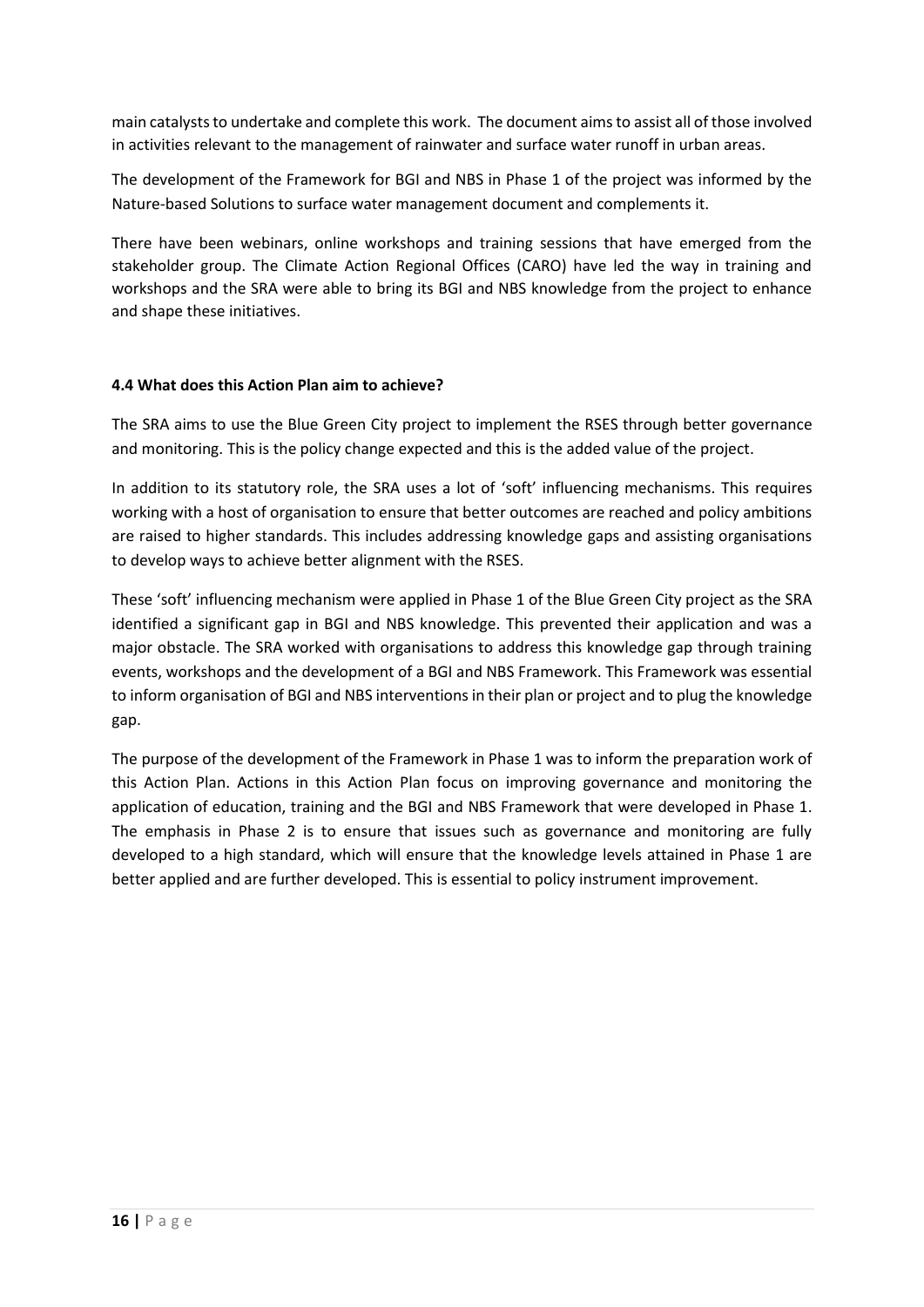# **Part 5: Project Partner Good Practice Exchange**

# **5.1 Good Practice 1 Animal-Aided Design**

| Title of G.P.                                                                                            | Animal-Aided Design                                                                                                                                                                                                                                                                                                                                                                                                                                                                                                    |
|----------------------------------------------------------------------------------------------------------|------------------------------------------------------------------------------------------------------------------------------------------------------------------------------------------------------------------------------------------------------------------------------------------------------------------------------------------------------------------------------------------------------------------------------------------------------------------------------------------------------------------------|
| G.P. Owner (Region)                                                                                      | City of Ingolstadt                                                                                                                                                                                                                                                                                                                                                                                                                                                                                                     |
| Can this G.P. address the policy<br>identified<br>need(s)<br>in<br>the<br>previous section? If yes, how? | Yes. The planning system is predominantly designed to examine<br>the impact of development on protected habitats and species.<br>Often, the presence of such a protected species at a project site is<br>only revealed during the environmental impact assessment.                                                                                                                                                                                                                                                     |
|                                                                                                          | This type of defensive conservation very often is a source of<br>conflict between project development and species conservation,<br>rather than taking a more proactive approach to finding solutions<br>that promotes the creation of blue green infrastructure and<br><b>Nature Based Solutions.</b>                                                                                                                                                                                                                  |
|                                                                                                          | Animal-Aided Design (A-AD) is a methodology for the design of<br>open spaces and building projects which combine landscape<br>architecture (aimed at humans) and nature conservation (aimed<br>at biodiversity).                                                                                                                                                                                                                                                                                                       |
|                                                                                                          | Supporting the use of this methodology in our Region amongst<br>our partner stakeholders will strengthen the protection and<br>enhancement of biodiversity, assisting with the implementation<br>of RPO 126 Biodiversity, which requires local authorities acting<br>with stakeholders to implement measures to identify, conserve<br>and enhance biodiversity in the Region.                                                                                                                                          |
| What elements of this G.P. are<br>included<br>in<br>the<br>policy<br>improvement presented?              | The example of A-AD and transfer of knowledge in using<br>specialist ecologist inputs at the planning and project design<br>stages (an early and positive intervention). This has influenced<br>the design of the Framework for developing BGI and NBS in the<br>Southern Region which has been prepared in Phase 1 of the<br>project and its application will be monitored in Phase 2                                                                                                                                 |
|                                                                                                          | The tool of A-AD can also be used to forge partnership and<br>collaboration between Local Authorities and stakeholders. Such<br>positive approaches have been communicated with our Local<br>Authorities in Phase 1 and will be extended to the two remaining<br>Local Authorities in Phase 2.<br>This will benefit the quality of our environment, placemaking<br>and sustainable design. This will assist implementation of climate<br>action and biodiversity policy objectives in the RSES (policy<br>instrument). |
|                                                                                                          | The A-AD tool will also assist the development sector in their<br>role in achieving the objectives of the RSES, reducing delays in<br>the planning and environmental assessment processes by                                                                                                                                                                                                                                                                                                                           |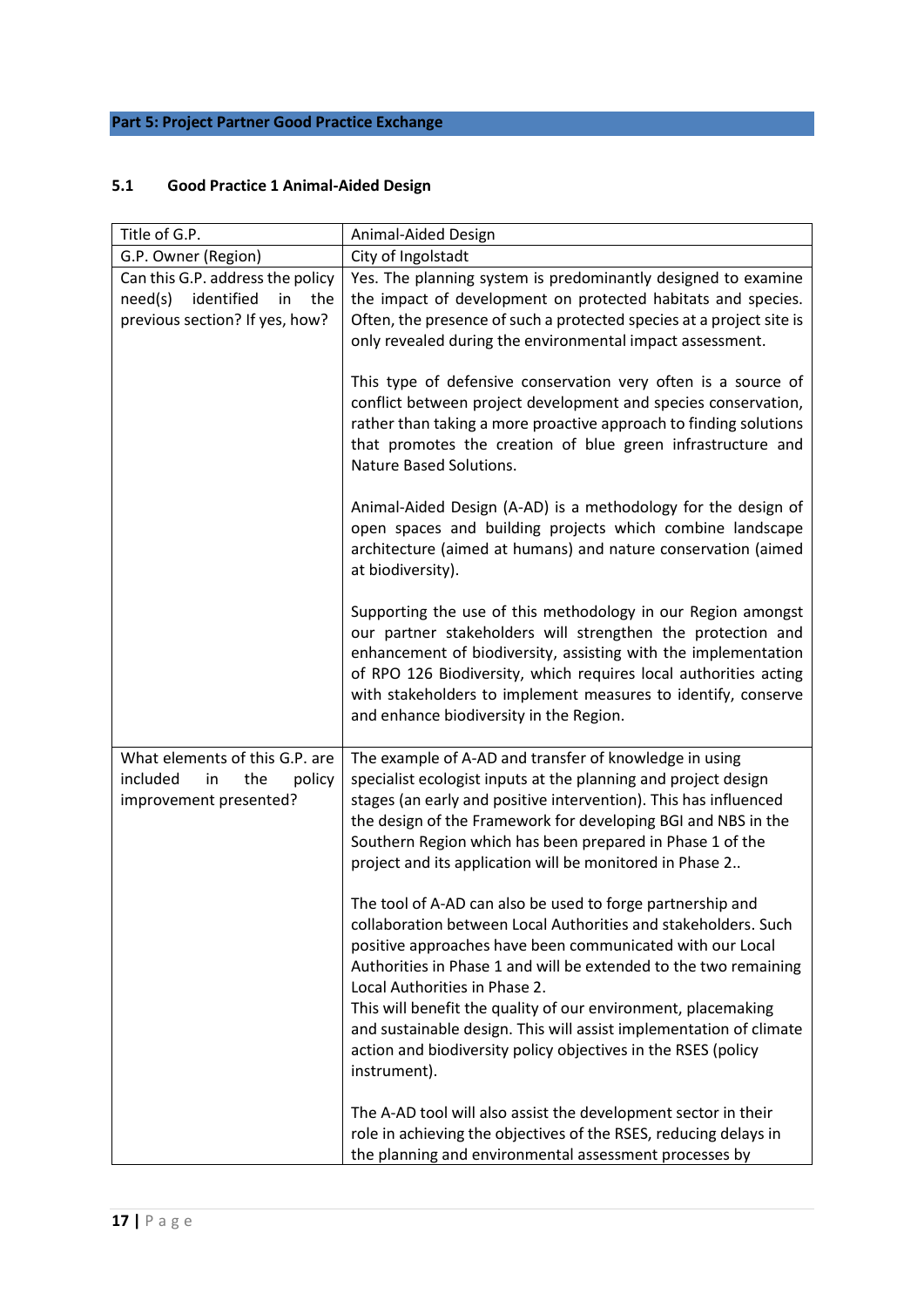|                                  | designing for nature as an early principle and enhancing the<br>sustainable design and quality of projects.                                                               |
|----------------------------------|---------------------------------------------------------------------------------------------------------------------------------------------------------------------------|
| <b>Exchange/Transfer Process</b> | The SRA with our stakeholder LAWPRO attended the on-line<br>Animal Aided Design good practice workshop hosted by project<br>partner City of Ingolstadt on 15th June 2021. |

# **5.2 Good Practice 2 Växjö Green Infrastructure Strategy**

| Title of G.P.                                                                                            | Växjö                                                                                                                                                                                                                                                                                                                                                                                                                                                                                                             |
|----------------------------------------------------------------------------------------------------------|-------------------------------------------------------------------------------------------------------------------------------------------------------------------------------------------------------------------------------------------------------------------------------------------------------------------------------------------------------------------------------------------------------------------------------------------------------------------------------------------------------------------|
| G.P. Owner (Region)                                                                                      | Växjö Kommun                                                                                                                                                                                                                                                                                                                                                                                                                                                                                                      |
| Can this G.P. address the policy<br>identified<br>need(s)<br>in<br>the<br>previous section? If yes, how? | Yes. To assist statutory land use and spatial planning to<br>incorporate stronger NBS and GBI principles and actions at the<br>regional and local level, the G.P of applying a citywide Green<br>Infrastructure Strategy and evolving a series of supporting<br>technical guidance /handbooks as practical tools for stakeholders<br>to design, create and maintain NBS and BGI at all stages of project<br>development cycle addresses the policy need for stronger<br>implementation of NBS and BGI objectives. |
|                                                                                                          | It is a positive example of how the oversight and guidance through<br>high level frameworks can set principles in place to shape city<br>planning and project development positively for NBS and BGI<br>design integration. This example can assist the implementation of<br>NBS and BGI objectives in our Region.                                                                                                                                                                                                |
| What elements of this G.P. are<br>policy<br>included<br>the<br>in<br>improvement presented?              | The transfer of learning from the Växjö Green Infrastructure<br>Strategy 2013 and technical guidance documents such as Blue-<br>Green-Grey systems, led through city and regional authority<br>collaborations, has directly influenced our recommendations to<br>strengthen local level policies and actions. It also informed the<br>preparation of a Framework for Development BGI and NBS in the<br>Southern Region in Phase 1.                                                                                |
| <b>Exchange/Transfer Process</b>                                                                         | The SRA attended an on-line peer review workshop between SRA,<br>Växjö Kommun and Cork City Council hosted on the 22 <sup>nd</sup> February<br>2021                                                                                                                                                                                                                                                                                                                                                               |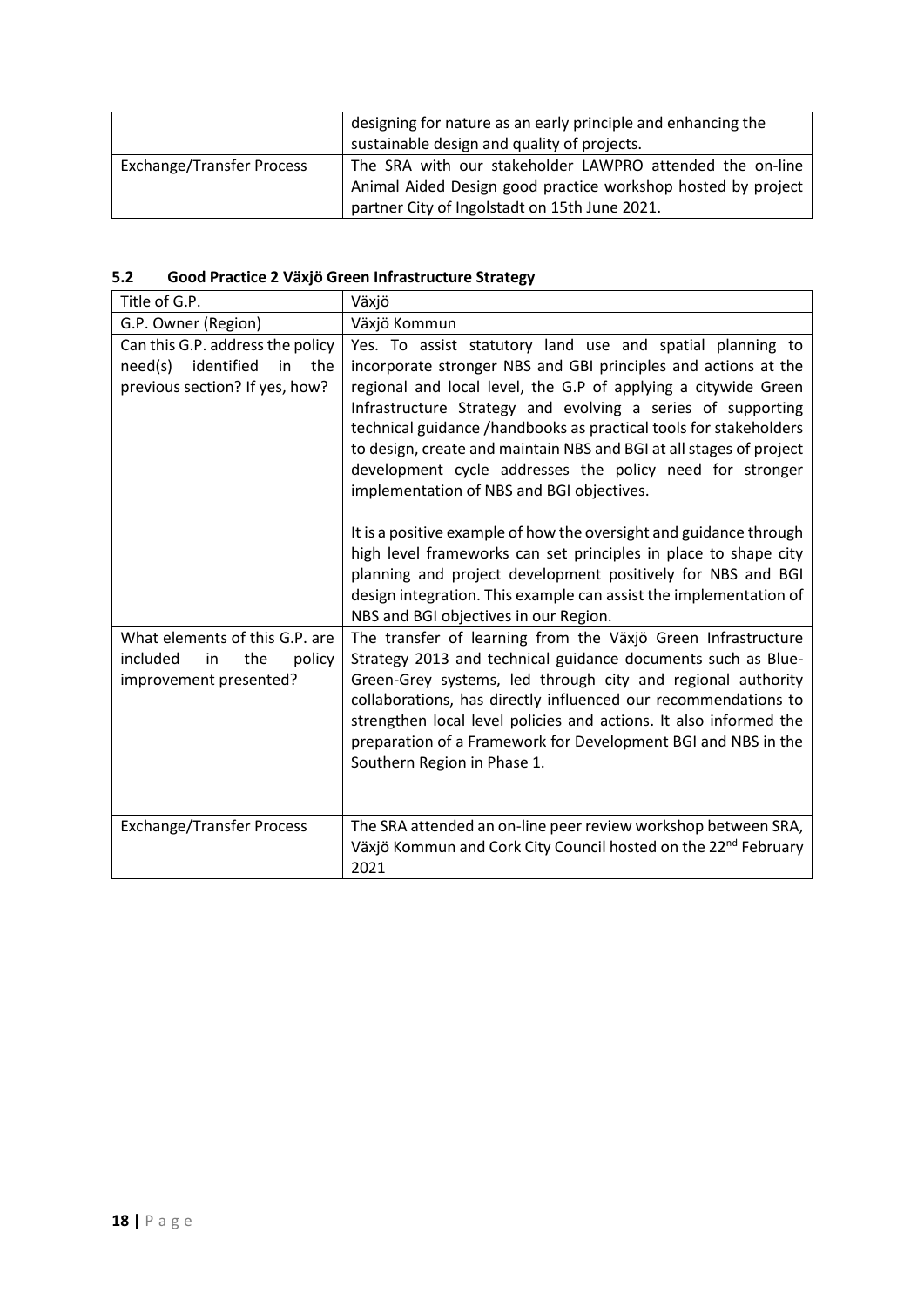#### **Part 6: Regional Actions**

# **6.1 Regional Action 1**

**Title of Action: Improve the Governance of the RSES by establishing a network for BGI and NBS in the Southern Region.** 

#### **6.1.1 The Background**

Stakeholder's consultations in Phase 1 found that there is no dedicated staff to take ownership of BGI and NBS in local authorities. This raises practical questions: who is in charge? Who applies and implements BGI and NBS concepts? Action 1 aims to address this problem.

Action 1 will establish a **network** of relevant people per local authority who will take ownership of BGI and NBS issues. The local authorities will have the choice in nominating their representative/s to the network. The network will also contain representatives of relevant State organisations that can assist the work of the network.

The network will address the issue of ownership and practical application of BGI and NBS. It will be a support to local authorities and will offer a forum to enhance knowledge. Moreover, it will better implement RSES and local policy through better governance and structures.

# **6.1.2 Main Objective of Action 1**

The main objective of Action 1 is to establish better governance and structures at a regional level to ensure BGI and NBS are implemented. This will be done through the establishment of a BGI and NBS network of local authority staff and State Agencies in the Southern Region.

# **6.1.3 Implementation Steps**

# **Step 1: Establishment of a Steering Group to prepare and agree the Terms of Reference and working arrangements for the BGI and NBS network.**

A Steering Group will be established to define the Terms of Reference of the BGI and NBS network and its working arrangements. The Steering Group is essential to gain buy-in from organisations and to determine its remit.

*Timescale*: February 2022 to June 2022.

*Cost*: There will be staff costs to the SRA. We estimate that three people dedicating 25% of their time to this step will cost €32,740.

*Performance Indicators*:

• Quarterly meetings of the Steering Group (Minutes and Agenda to be provided). September /December 2022 and every quarter onwards (exact dates subject to confirmation)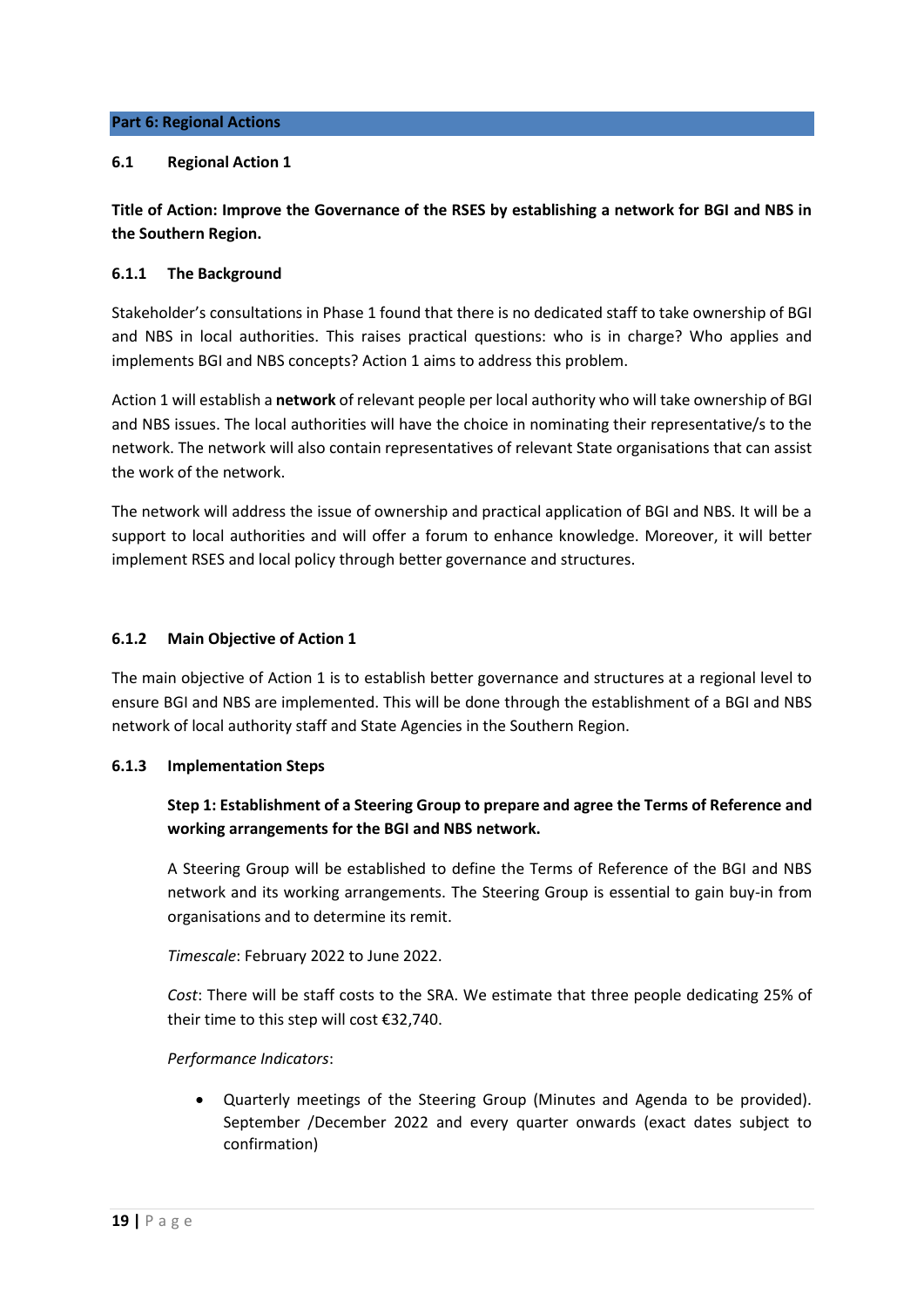• Finalisation of the Terms of Reference (ToR) by the end of June 2022 (final ToR document prepared)

# **Step 2: Consultation with Elected Members**

The Terms of Reference and progress with the Steering Group (as outlined in Step 1) will be presented to the Elected Members of the SRA at the Assembly meeting in July 2022. The purpose is to address any comments or concerns by the Elected Members and to inform them of progress.

# *Timescale*: July 2022.

*Cost*: There will be staff costs to the SRA. We estimate that two people dedicating 20% of their time to this step will cost €17,148.

# *Performance Indicators*:

• the Agenda and Minutes of the Assembly Meeting in July 2022 (Minutes and Agenda to be provided).

# **Step 3: Establish and commence the work of the BGI and NBS Network**

The SRA will establish and commence the work of the BGI and NBS network. There will be at least one meeting of the network before Phase 2 ends. The SRA will organise the meeting/s and will assist in the preparation of the agenda.

*Timescale*: From September 2022 2022 to January 2023.

*Cost*: There will be staff costs to the SRA. We estimate that three people dedicating 20% of their time to this step will cost €26,192.

# *Performance Indicators*:

• Inaugural meeting of the BGI and NBS network in September 2022 (Minutes and Agenda to be provided).

# **6.1.4 Policy Instrument Improvement and Changes Expected**

There is currently a gap in governance/structures to ensure RSES BGI and NBS policy is implemented. Lack of clarity on who takes ownership and responsibility is the critical problem. This requires improvement and change

This action will improve our policy instrument through establishing a regional structure and governance that will ensure BGI and NBS is better implemented. This will result in better clarification on responsibility and ownership. The establishment of the BGI and NBS network is the change expected.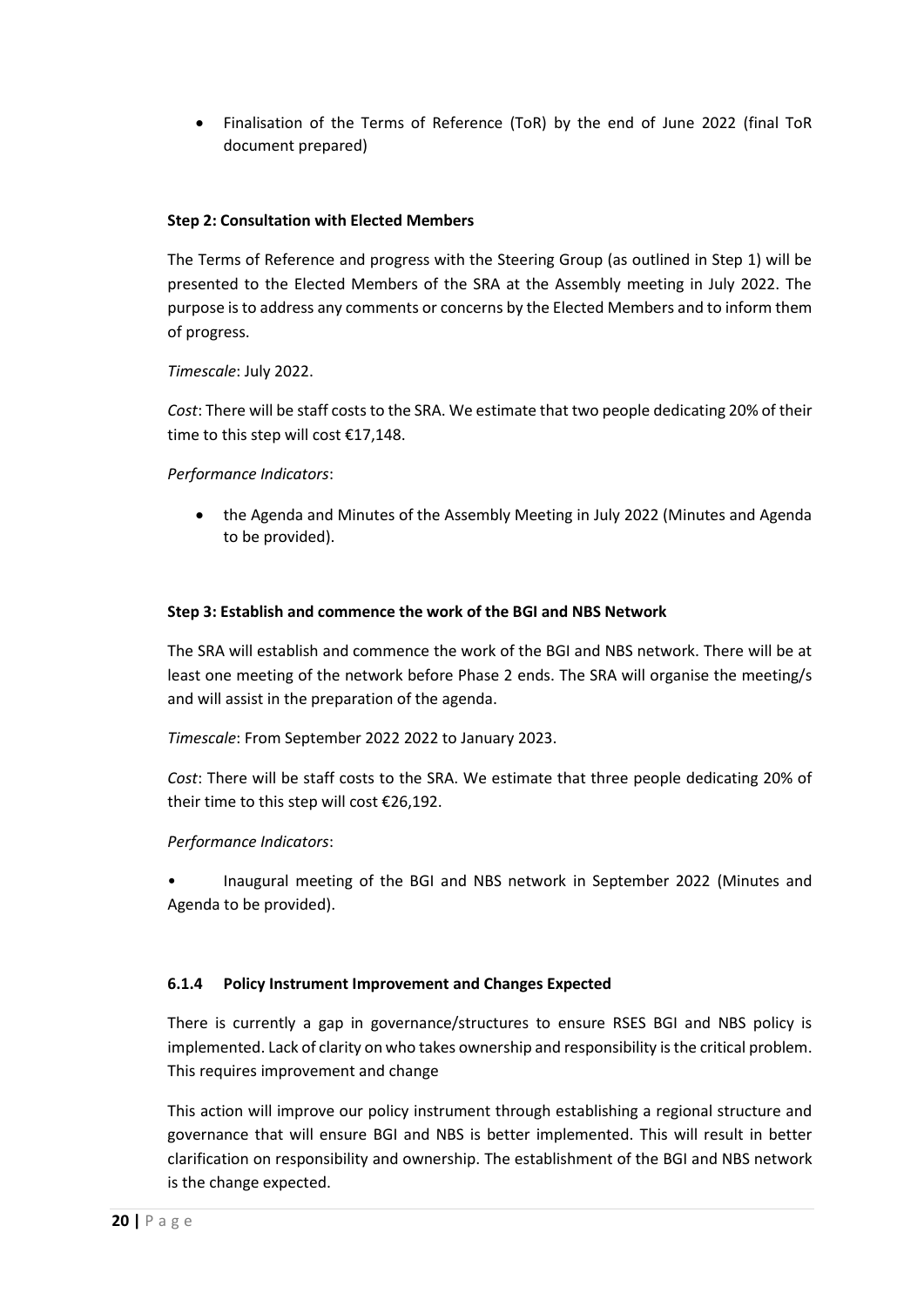# **6.1.5 Players Involved**

- Staff of the SRA
- The Blue Green City Stakeholder Forum (Section 3.1 of the Action Plan)
- Elected Members of the SRA

# **6.1.6 Timescale**

#### **Regional Action 1**

**Step 1: February 2022 – June 2022**

**Step 2: July 2022**

**Step 3: September 2022 to January 2023**

# **6.1.7 Costs**

Staff costs are estimated under each step. the overall estimated staff cost to the SRA is €76,080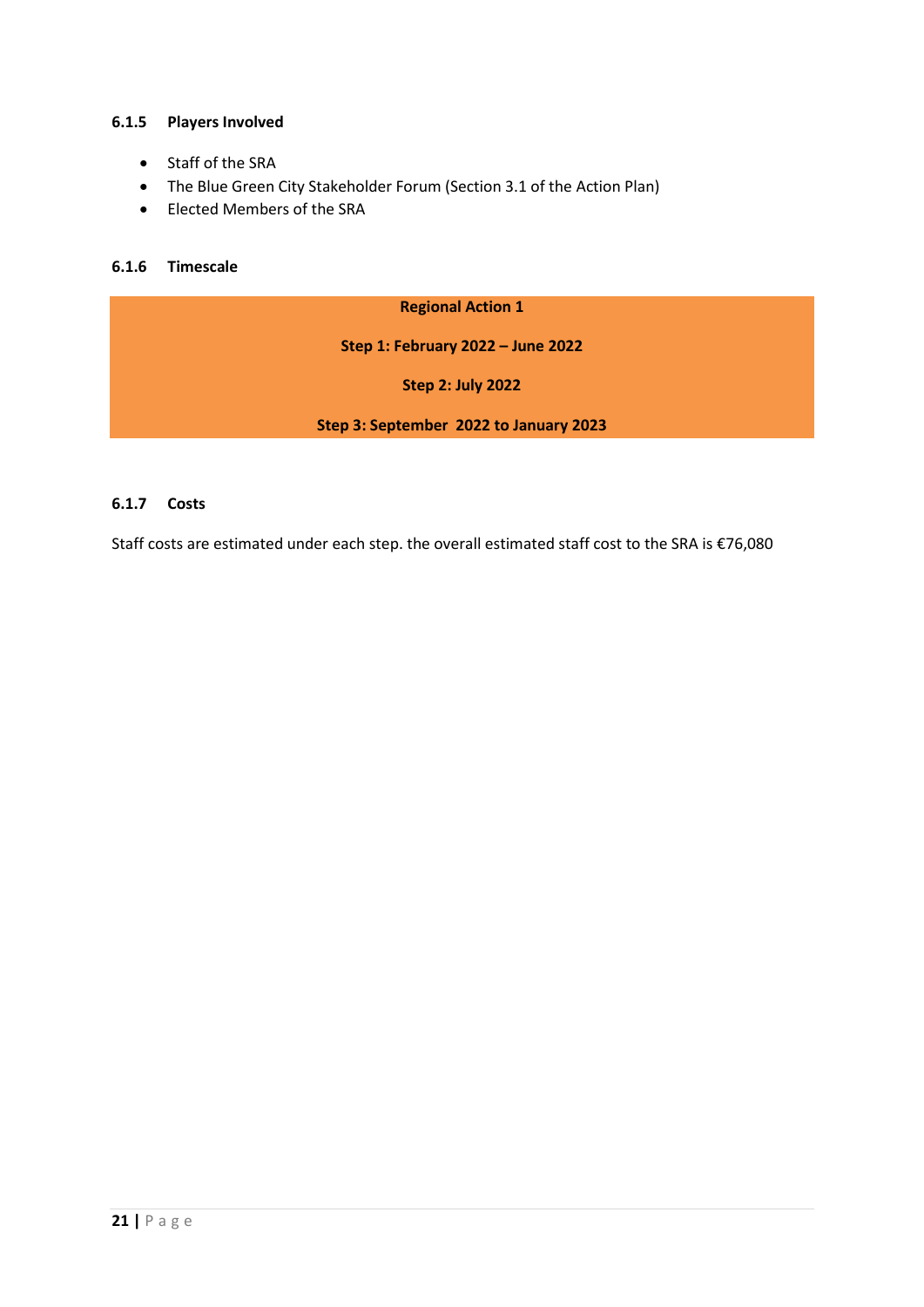# **6.2 Regional Action 2: Monitoring the integration and application of BGI and NBS in the Southern Region**

# **6.2.1. The Background**

Stakeholder consultations in Phase 1 identified a significant knowledge gap in BGI and NBS in our Region. This was addressed in Phase 1 by training events, workshops and the development of a Framework for BGI and NBS. The Framework was inspired by the Animal Aided Design good practice from Ingolstadt and the Växjö experience of developing their BGI strategy. It informs the user of the types of NBS that can be applied to various settlements in different types of landscapes. It also assists the user to connect blue and green spaces to form a stronger network of BGI.

Action 2 proposes to monitor the application of this education, training and the BGI and NBS Framework. This will be done by monitoring the integration of BGI and NBS in emerging policy documents in the Southern Region. This includes the Climate Action Plans that will be prepared by local authorities.

# **6.2.2. Main Objective of Action 2**

The aim is to monitor the impact of education, training and the BGI and NBS Framework (all of which were completed in Phase 1). Analysis will be focused on the alignment to the RSES policy objectives and the application of the Framework for BGI and NBS. This work will directly inform the work of the BGI and NBS network as detailed in Action 1. Its purpose is therefore to assist governance through effective monitoring.

# **6.2.3 IMPLEMENTATION STEPS**

# **Step 1. Prepare a monitoring template report.**

This template will capture the following information:

- Name of policy document
- Responsible organisation
- Synopsis of the approach to BGI and NBS
- Analysis of its alignment with the RSES
- Analysis of the application of the Framework for BGI and NBS

# *Timescale*: February 2022.

*Cost:* There will be staff costs to the SRA. We estimate that three people dedicating 10% of their time to this step will cost €13,096.

# *Performance Indicators*:

• Finalisation of the monitoring template report by the end of February 2022.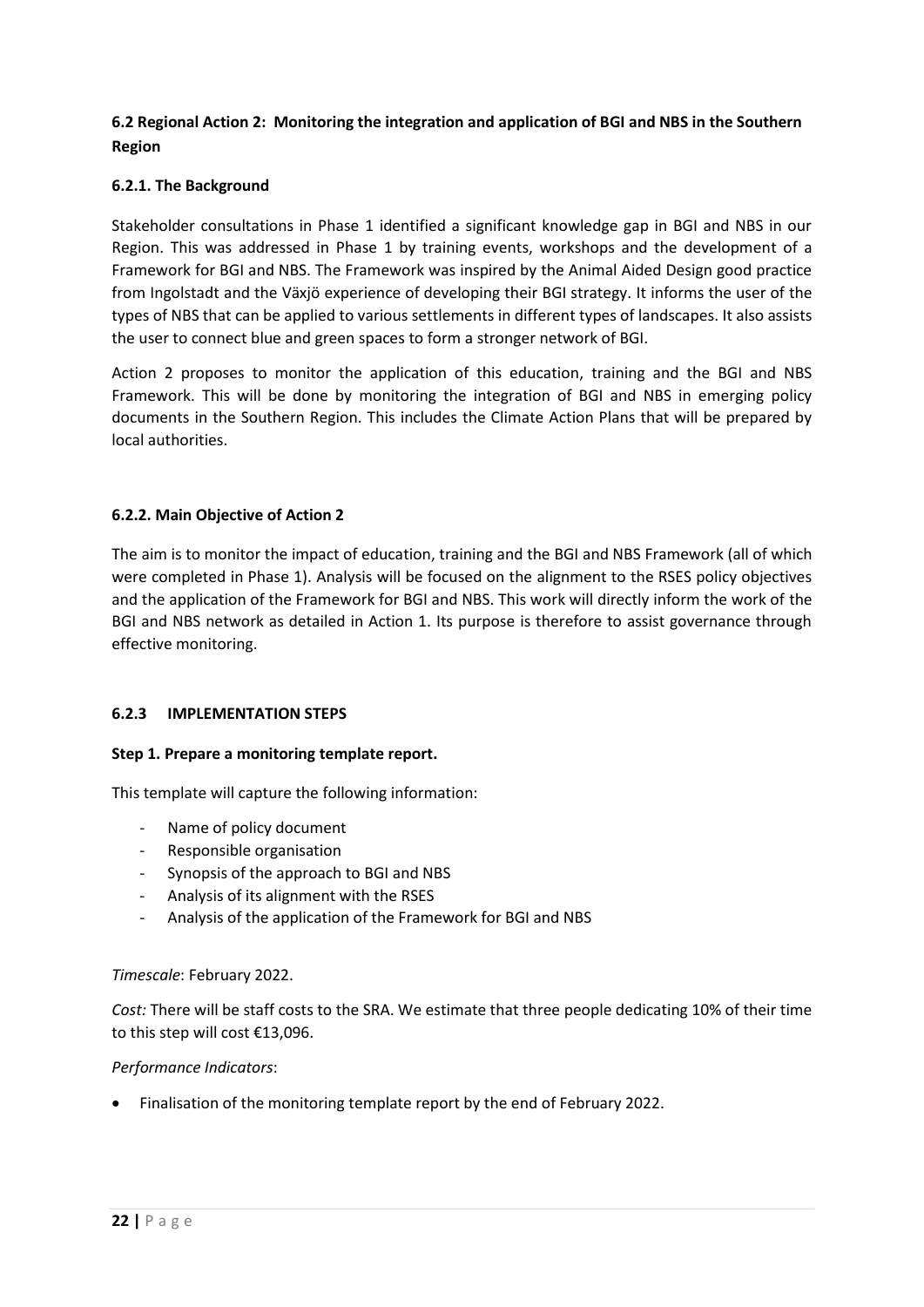# **Step 2. Prepare monitoring reports on all relevant policy documents**

Relevant policy document will include:

- Development Plans (local authorities)
- Local Area Plans (local authorities)
- Climate Action Plans (local authorities)
- Guidance documents by national Departments
- Policy documents by State Agencies

# *Timescale*: March 2022 to December 2022.

*Cost:* There will be staff costs to the SRA. We estimate that three people dedicating 20% of their time to this step will cost €26,192.

#### *Performance Indicators*:

• Quarterly monitoring reports commencing October 2022

# **Step 3. Submission of an overall Monitoring Report with recommendations to the BGI and NBS network**

An overall monitoring report will be prepared in January 2023. This will provide an overall analysis of the monitoring results throughout the previous period. It will provide a series of recommendation for improvement to the BGI and NBS network for their consideration. This report will therefore inform governance decisions.

# *Timescale*: January 2023.

*Cost:* There will be staff costs to the SRA. We estimate that three people dedicating 10% of their time to this step will cost €€13,096.

# *Performance Indicators*:

- An overall monitoring report and recommendations will be prepared and submitted to the BGI and NBS network by January 2023.
- Monitoring of policy documents that refer to the application of the BGI and NBS Framework to be reported on in each Quarterly Monitoring Report.

# **6.2.4 Policy Instrument Improvement and Changes Expected**

This action will improve our policy instrument by monitoring the alignment of RSES policy objectives in policy documents. It is a statutory requirement that all policy documents align with the RSES. However, this action will pay particular focus to the alignment of the regional BGI and NBS policy objectives.

. Work in Phase 1 helped bridge the knowledge gap though training and the development of the BGI and NBS Framework, but Phase 2 will monitor how this knowledge is applied and mainstreamed in policy documents. This is a significant change as while the motivation is currently in place to develop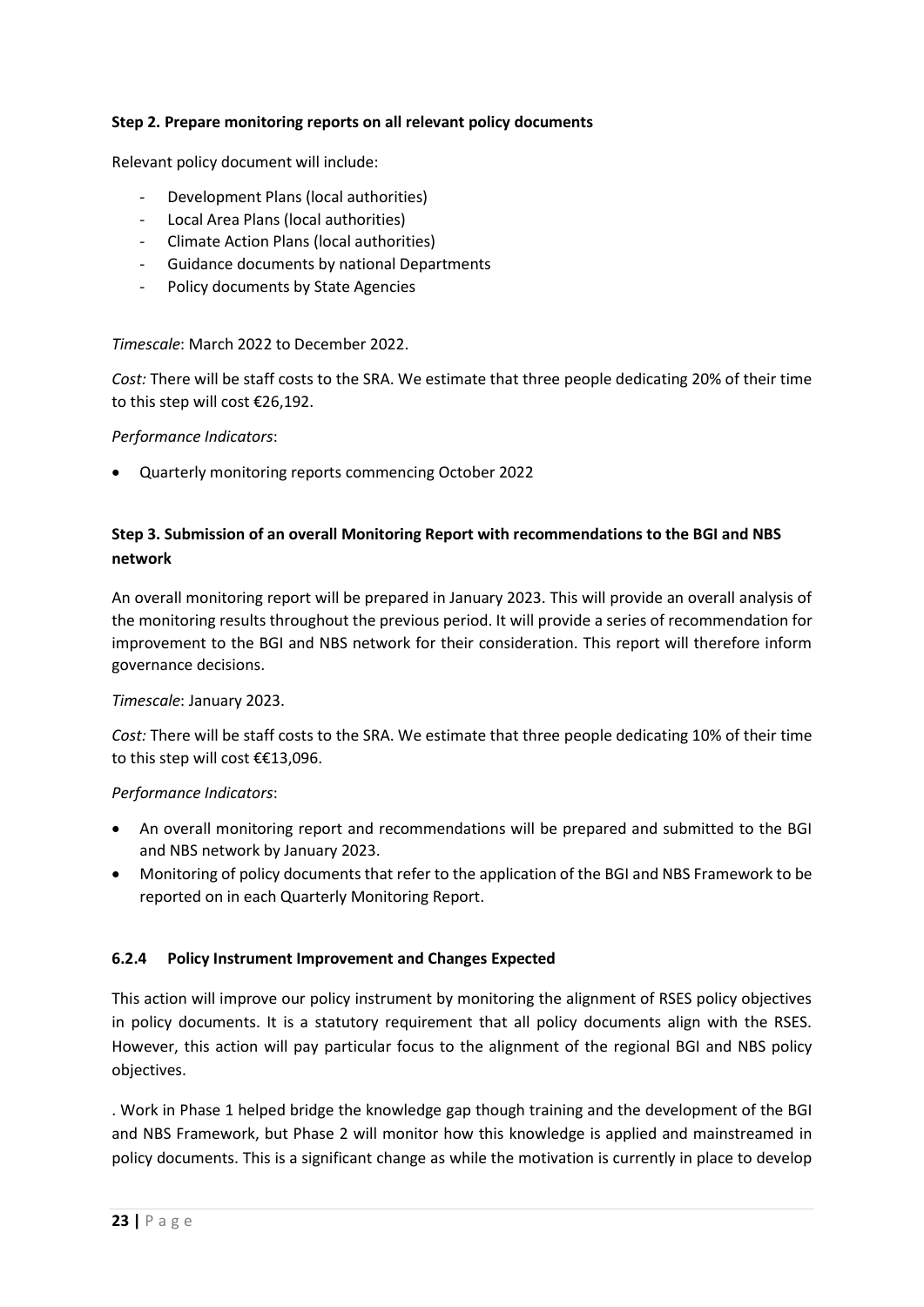BGI and NBS, it isn't clear if this will be done and to what standard Action 2 proposes to monitor the application of this enhanced knowledge in Phase 2.

Action 2 will enhance governance of BGI and NBS by feeding directly into the BGI and NBS network (see Action 1). This will inform the network of issues and challenges in the application of BGI and NBS.

Improvements in governance and monitoring of BGI and NBS are the most significant changes expected.

# **6.2.5. Players involved**

- SRA staff:
- Regional stakeholders who will be part of the BGI and NBS network (see Action 1)

# **6.2.6. Timeframe**

# **6.2.7. Costs**

Work in Phase 2 will be covered by the SRA. Staff costs are estimated under each step. The overall estimated staff cost to the SRA is €52,384.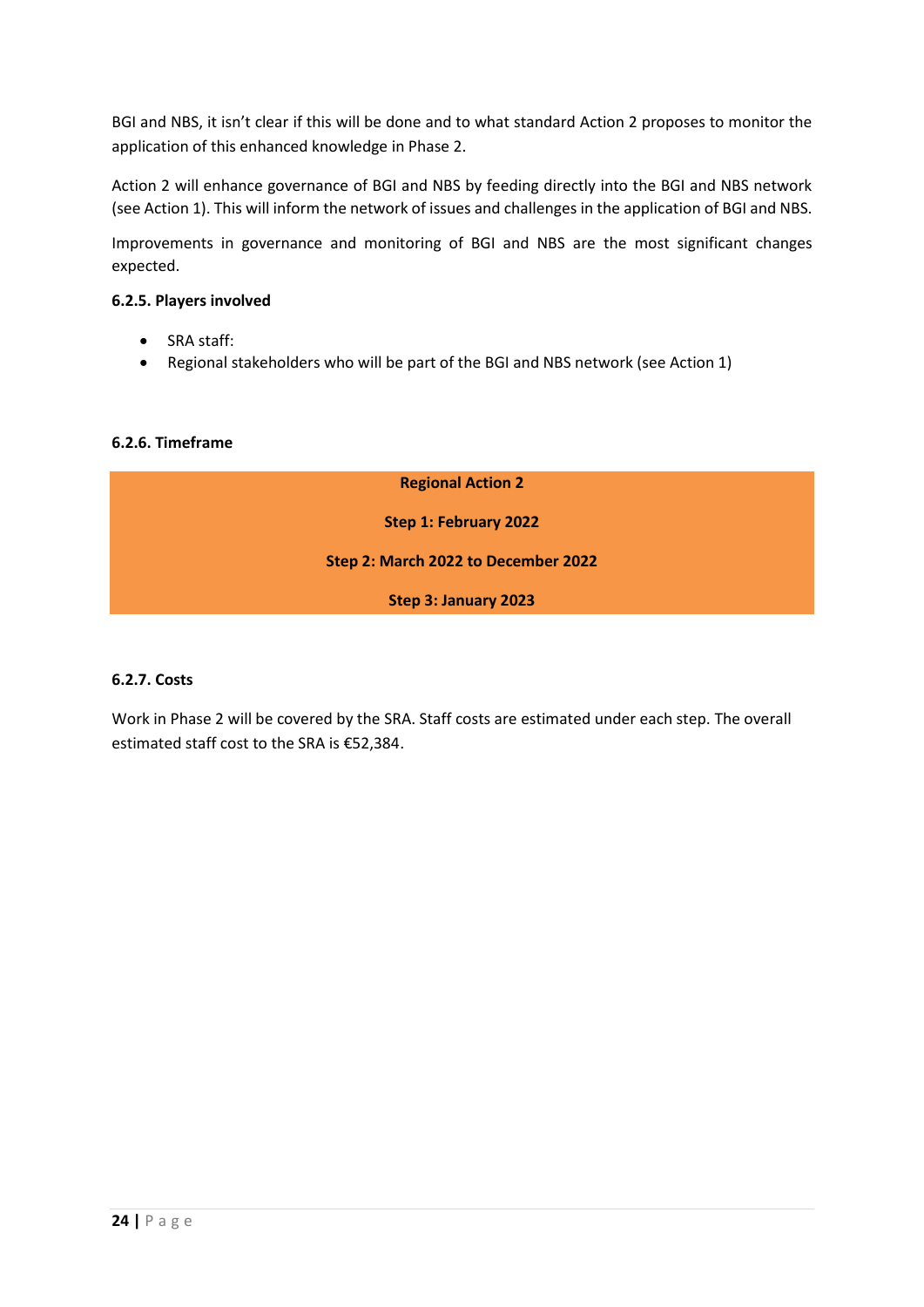#### **Appendix A: RSES Policy Objectives Implemented by Blue Green City**

The Blue Green City project has the potential to deliver a very significant impact in the area of BGI and NBS. This will assist in delivering the regional policy objectives listed below:

#### **Ch 1 Introduction**

• RPO 1 Environmental Assessment

#### **Ch 3 People and Places**

- RPO 5 Population Growth and Environmental Criteria
- RPO 6 Collaboration between Metropolitan Areas
- RPO 10 Compact Growth in Metropolitan Areas
- RPO 11 Key Towns
- RPOs 12 to 25 inclusive (individual RPOs for the 14 Key Towns)
- RPO 26 Towns and Villages
- RPO 31 Sustainable Place Framework

#### **Ch 4 A Strong Economy-Innovative and Smart**

- RPO 55 Retail
- RPO 61 Health Place Audit (HPA) for Placemaking

#### **Ch 5 Environment**

- RPO 88 National Mitigation Plan and National Adaptation Framework
- RPO 89 Building Resilience to Climate Change
- RPO 90 Regional Decarbonisation
- RPO 110 Ecosystem Services
- RPO 111 Water Resources
- RPO 112 Water Quality
- RPO 113 Floods Directive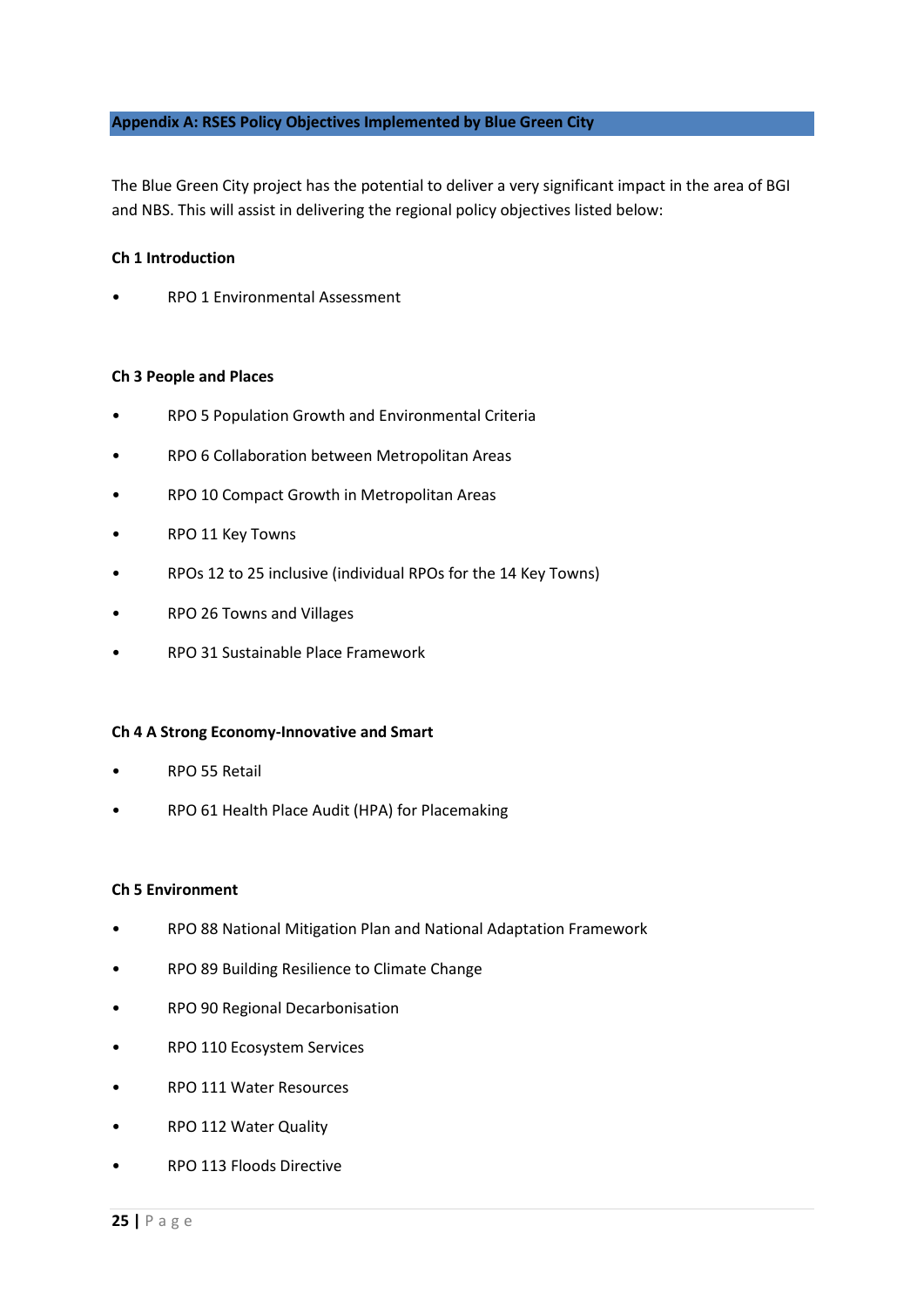- RPO 114 Flood Risk Management Objectives
- RPO 115 Flood Risk Management Plans
- RPO 116 Planning System and Flood Risk Management
- RPO 117 Flood Risk Management and Biodiversity
- RPO 119 Flood Relief Schemes
- RPO 120 Flooding and Coastal Erosion

• RPO 121 Effective Collaboration to Implement River Basin Management Plans and Water Framework Directive

- RPO 122 Sustainable Drainage Systems (SuDS)
- RPO 123 River Basin Management Plan and Spatial Planning
- RPO 124 Green Infrastructure
- RPO 125 Green Infrastructure Corridors
- RPO 126 Biodiversity
- RPO 127 Invasive Species
- RPO 128 All-Ireland Pollinator Plan 2015 2020
- RPO 130 Air Quality

# **Ch 7 Quality of Life**

- RPO 175 Improving Regional Quality of Life through Infrastructure-led Planning
- RPO 200 Green Infrastructure and Recreation
- RPO 201 National Trails, Walking Routes, Greenway and Blueway Corridors
- RPO 202 Natural Heritage, Biodiversity and Built Heritage assets

# **Ch 8 Water and Energy Utilities**

- RPO 211 Irish Water and Wastewater
- RPO 212 Strategic Wastewater Treatment Facilities
- RPO 213 Rural Wastewater Treatment Programmes
- RPO 214 Eliminating Untreated Discharges and Long-term Planning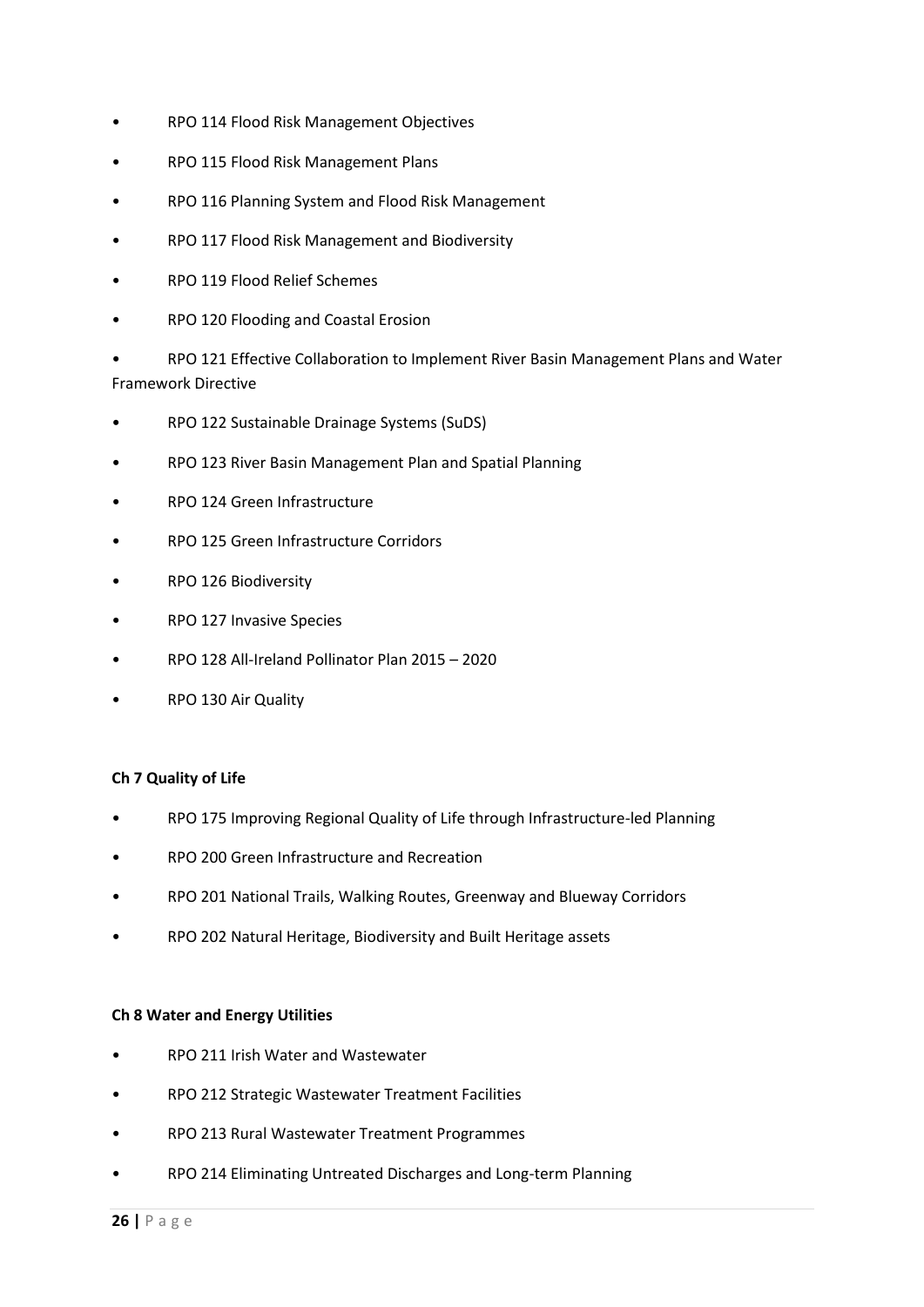- RPO 215 Separation of Foul and Surface Water Networks
- RPO 216 Servicing of Rural Villages
- RPO 217 Storm Water Infrastructure
- RPO 218 Sustainable Urban Drainage and Rainwater Harvesting

#### **Cork Metropolitan Area Strategic Plan (CMASP)**

- Cork MASP Objective 1 Cork Metropolitan Area
- Objective 2 Cork City
- Objective 3 Cork Harbour
- Objective 16 Retail
- Objective 17 Metropolitan Open Space, Recreation and Greenbelt Strategy
- Objective 18 Transformational Areas and Public Realm
- Objective 19 Flood Risk Management
- Objective 21 Healthy Cities, Healthy Environment and Health Infrastructure

# **Limerick-Shannon Metropolitan Area Strategic Plan (LSMASP)**

- Limerick-Shannon MASP Objective 1 Limerick-Shannon Metropolitan Area
- Objective 2 Limerick City
- Objective 3 Shannon
- Objective 17 Retail
- Objective 20 Metropolitan Open Space, Recreation and Greenbelt Strategy
- Objective 21 Public Realm and Placemaking
- Objective 23 Healthy Cities and Health Infrastructure

# **Waterford Metropolitan Area Strategic Plan (WMASP)**

- Waterford MASP Objective 1 Waterford Metropolitan Area
- Objective 9 Vibrant City Centre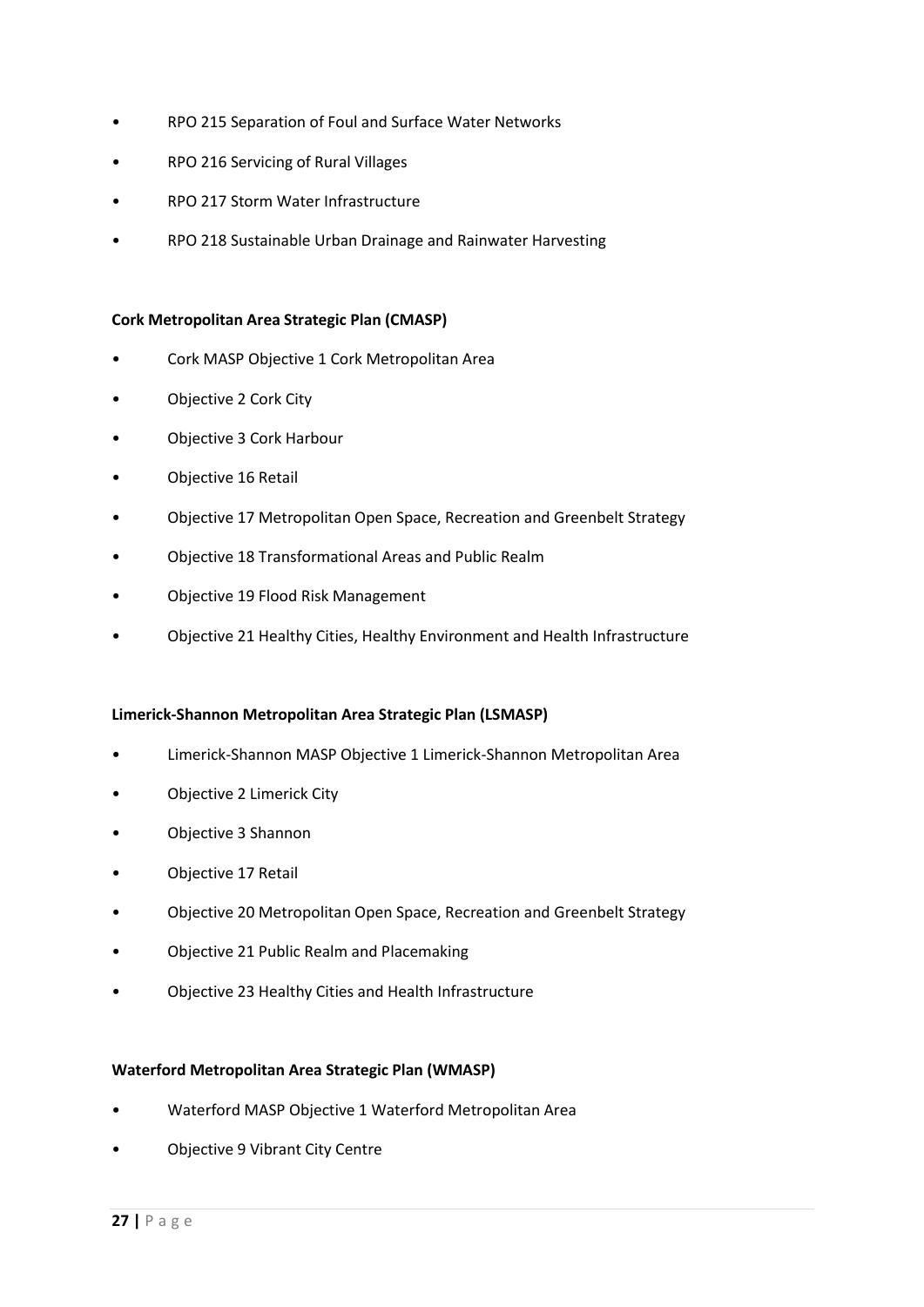- Objective 19 Retail
- Objective 21 Metropolitan Open Space, Recreation and Greenbelt Strategy
- Objective 25 Healthy Cities